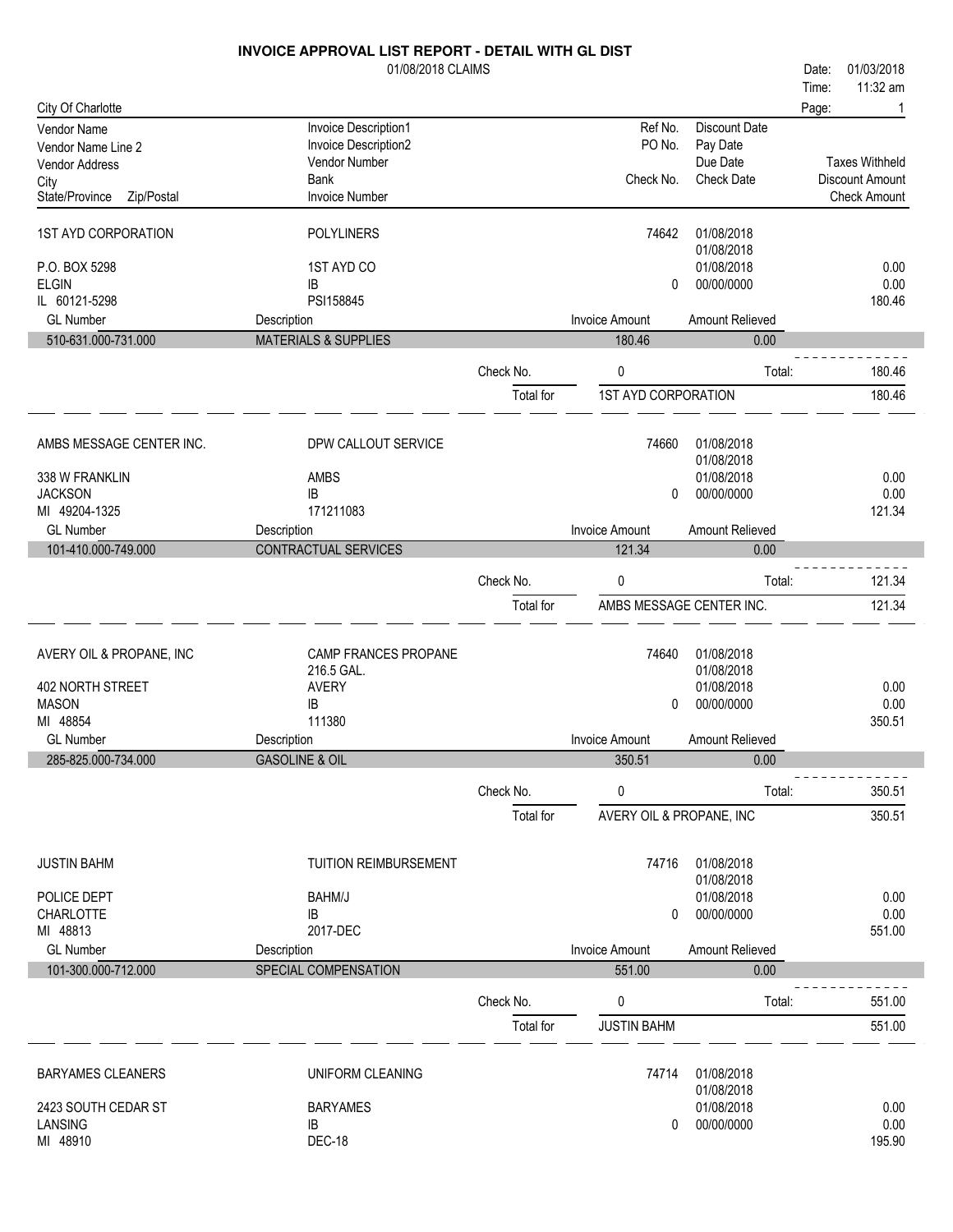|                                      | 01/08/2018 CLAIMS                              |           |                              |                          | 01/03/2018<br>Date:    |
|--------------------------------------|------------------------------------------------|-----------|------------------------------|--------------------------|------------------------|
|                                      |                                                |           |                              |                          | 11:32 am<br>Time:      |
| City Of Charlotte                    |                                                |           |                              |                          | 2<br>Page:             |
| Vendor Name                          | Invoice Description1                           |           | Ref No.                      | <b>Discount Date</b>     |                        |
| Vendor Name Line 2                   | Invoice Description2<br>Vendor Number          |           | PO No.                       | Pay Date<br>Due Date     | <b>Taxes Withheld</b>  |
| <b>Vendor Address</b>                | <b>Bank</b>                                    |           | Check No.                    | <b>Check Date</b>        | <b>Discount Amount</b> |
| City<br>State/Province<br>Zip/Postal | <b>Invoice Number</b>                          |           |                              |                          | <b>Check Amount</b>    |
| <b>GL Number</b>                     | Description                                    |           | <b>Invoice Amount</b>        | Amount Relieved          |                        |
| 101-300.000-733.000                  | <b>UNIFORM &amp; CLEANING</b>                  |           | 195.90                       | 0.00                     |                        |
|                                      |                                                |           |                              |                          |                        |
|                                      |                                                | Check No. | 0                            | Total:                   | 195.90                 |
|                                      |                                                | Total for | <b>BARYAMES CLEANERS</b>     |                          | 195.90                 |
| <b>BULLSEYE PEST DEFENSE</b>         | PEST TREATMENT - AIRPORT                       |           | 74641                        | 01/08/2018               |                        |
|                                      |                                                |           |                              | 01/08/2018               |                        |
| P.O. BOX 129                         | <b>BULLS</b>                                   |           |                              | 01/08/2018               | 0.00                   |
| <b>CHARLOTTE</b>                     | IB                                             |           | 0                            | 00/00/0000               | 0.00                   |
| MI 48813                             | <b>NOV-17</b>                                  |           |                              |                          | 75.00                  |
| <b>GL Number</b>                     | Description                                    |           | <b>Invoice Amount</b>        | Amount Relieved          |                        |
| 280-830.000-746.000                  | PROFESSIONAL SERVICES                          |           | 75.00                        | 0.00                     |                        |
|                                      |                                                | Check No. | 0                            | Total:                   | 75.00                  |
|                                      |                                                | Total for | <b>BULLSEYE PEST DEFENSE</b> |                          | 75.00                  |
|                                      |                                                |           |                              |                          |                        |
| BYRUM ACE HARDWARE                   | <b>MISC SUPPLIES</b>                           |           | 74661                        | 01/08/2018               |                        |
|                                      |                                                |           |                              | 01/08/2018               |                        |
| 515 LANSING STREET                   | <b>BYRUTR</b>                                  |           |                              | 01/08/2018               | 0.00                   |
| <b>CHARLOTTE</b>                     | IB                                             |           | 0                            | 00/00/0000               | 0.00                   |
| MI 48813<br><b>GL Number</b>         | 1712-097292                                    |           | <b>Invoice Amount</b>        |                          | 8.09                   |
| 510-631.000-731.000                  | Description<br><b>MATERIALS &amp; SUPPLIES</b> |           | 8.09                         | Amount Relieved<br>0.00  |                        |
| BYRUM ACE HARDWARE                   | <b>TWINE</b>                                   |           | 74662                        | 01/08/2018               |                        |
|                                      |                                                |           |                              | 01/08/2018               |                        |
| 515 LANSING STREET                   | <b>BYRUTR</b>                                  |           |                              | 01/08/2018               | 0.00                   |
| <b>CHARLOTTE</b>                     | IB                                             |           | $\Omega$                     | 00/00/0000               | 0.00                   |
| MI 48813                             | 1712-097230                                    |           |                              |                          | 8.09                   |
| <b>GL Number</b>                     | Description                                    |           | Invoice Amount               | Amount Relieved          |                        |
| 510-622.000-731.000                  | <b>MATERIALS &amp; SUPPLIES</b>                |           | 8.09                         | 0.00                     |                        |
| BYRUM ACE HARDWARE                   | <b>MISC SUPPLIES</b>                           |           | 74663                        | 01/08/2018               |                        |
|                                      |                                                |           |                              | 01/08/2018               |                        |
| 515 LANSING STREET                   | <b>BYRUTR</b>                                  |           |                              | 01/08/2018               | 0.00                   |
| CHARLOTTE                            | IB                                             |           | 0                            | 00/00/0000               | 0.00                   |
| MI 48813                             | 1712-092902                                    |           |                              |                          | 3.30                   |
| <b>GL Number</b>                     | Description                                    |           | Invoice Amount               | Amount Relieved          |                        |
| 510-631.000-731.000                  | <b>MATERIALS &amp; SUPPLIES</b>                |           | 3.30                         | 0.00                     |                        |
| BYRUM ACE HARDWARE                   | <b>MISC SUPPLIES</b>                           |           | 74664                        | 01/08/2018<br>01/08/2018 |                        |
| 515 LANSING STREET                   | <b>BYRUTR</b>                                  |           |                              | 01/08/2018               | 0.00                   |
| CHARLOTTE                            | IB                                             |           | 0                            | 00/00/0000               | 0.00                   |
| MI 48813                             | 1712-092871                                    |           |                              |                          | 30.56                  |

GL Number **Invoice Amount Relieved** Description **Invoice Amount Amount Relieved** 510-661.000-731.000 MATERIALS & SUPPLIES 30.56 0.00<br>BYRUM ACE HARDWARE MISC SUPPLIES 74665 01/08/2018

GL Number **Invoice Amount Relieved** Description **Invoice Amount Amount Relieved** 510-661.000-731.000 MATERIALS & SUPPLIES 5.84 0.00

IB 0 00/00/0000 0.000 0.000 0.000 0.000 0.000 0.000 0.000 0.000 0.000 0.000 0.000 0.000 0.000 0.000 0.000 0.00<br>1712-095092 5.84

1712-095092 5.84

01/08/2018

BYRUTR 01/08/2018

 $BYRUTR$   $01/08/2018$   $0.00$   $0.00$ 

MI 48813

CHARLOTTE

BYRUM ACE HARDWARE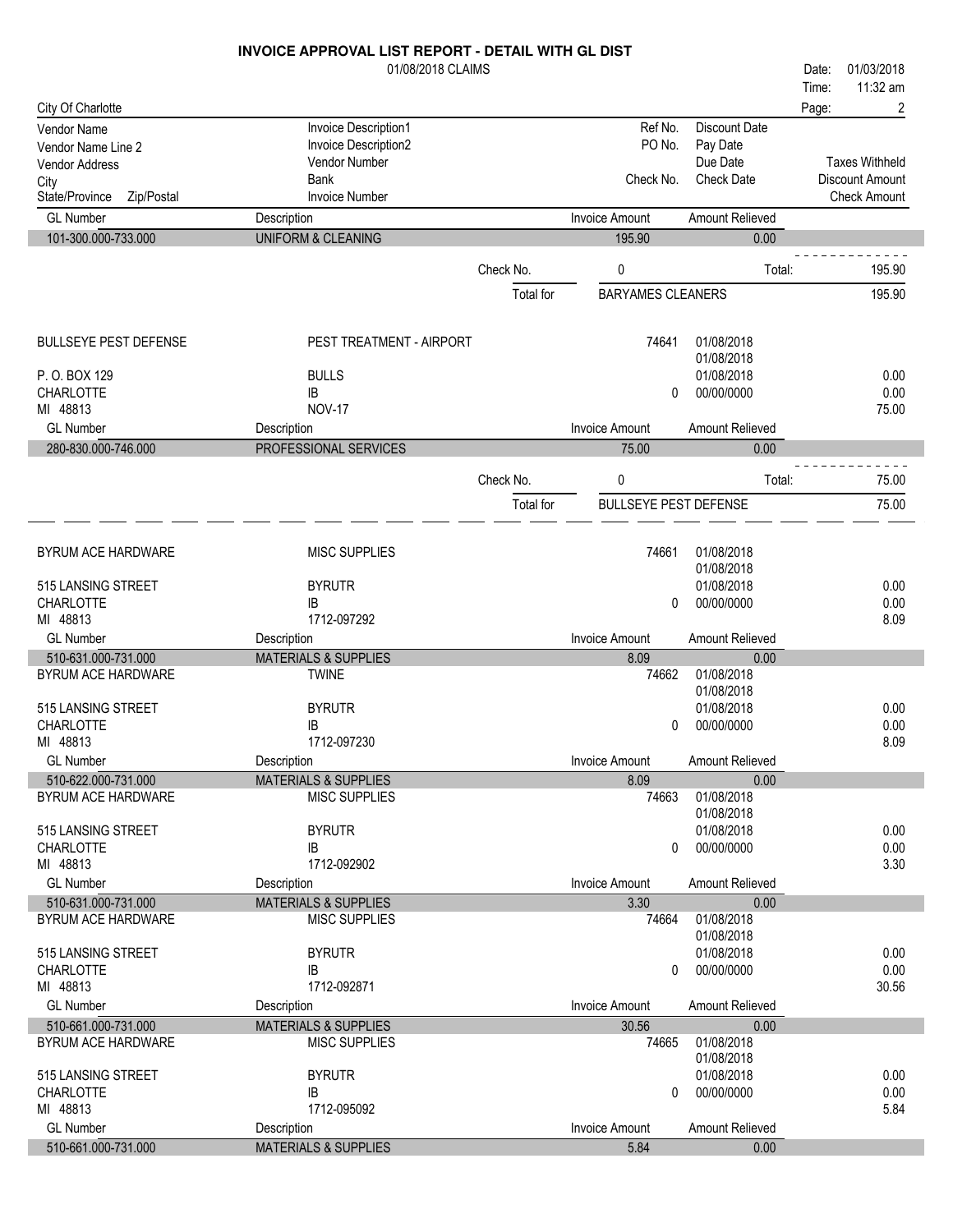|                                 | 01/08/2018 CLAIMS               |           |                       |                            | 01/03/2018<br>Date:   |
|---------------------------------|---------------------------------|-----------|-----------------------|----------------------------|-----------------------|
|                                 |                                 |           |                       |                            | 11:32 am<br>Time:     |
| City Of Charlotte               |                                 |           |                       |                            | 3<br>Page:            |
| Vendor Name                     | Invoice Description1            |           | Ref No.               | <b>Discount Date</b>       |                       |
| Vendor Name Line 2              | Invoice Description2            |           | PO No.                | Pay Date                   |                       |
| Vendor Address                  | Vendor Number                   |           |                       | Due Date                   | <b>Taxes Withheld</b> |
| City                            | Bank                            |           | Check No.             | <b>Check Date</b>          | Discount Amount       |
| State/Province<br>Zip/Postal    | <b>Invoice Number</b>           |           |                       |                            | <b>Check Amount</b>   |
| BYRUM ACE HARDWARE              | ANT KILLER, BAIT                |           | 74666                 | 01/08/2018                 |                       |
|                                 |                                 |           |                       | 01/08/2018                 |                       |
| 515 LANSING STREET              | <b>BYRUTR</b>                   |           |                       | 01/08/2018                 | 0.00                  |
| <b>CHARLOTTE</b><br>MI 48813    | IB<br>1712-094557               |           | $\mathbf{0}$          | 00/00/0000                 | 0.00<br>13.12         |
| <b>GL Number</b>                |                                 |           | <b>Invoice Amount</b> | Amount Relieved            |                       |
|                                 | Description                     |           |                       |                            |                       |
| 601-713.000-731.000             | <b>MATERIALS &amp; SUPPLIES</b> |           | 13.12                 | 0.00                       |                       |
|                                 |                                 | Check No. | 0                     | Total:                     | 69.00                 |
|                                 |                                 | Total for | BYRUM ACE HARDWARE    |                            | 69.00                 |
|                                 |                                 |           |                       |                            |                       |
|                                 |                                 |           |                       |                            |                       |
| CANDY FORD, INC.                | MOUNT AND BALANCE 4             |           | 74707                 | 01/08/2018                 |                       |
|                                 | <b>NEW TIRES</b>                |           |                       | 01/08/2018                 |                       |
| 403 LANSING<br><b>CHARLOTTE</b> | CANDFO                          |           |                       | 01/08/2018<br>00/00/0000   | 0.00<br>0.00          |
| MI 48813                        | IB<br>85208                     |           | 0                     |                            | 48.00                 |
| <b>GL Number</b>                | Description                     |           | <b>Invoice Amount</b> | Amount Relieved            |                       |
| 101-300.000-740.000             | <b>VEHICLE MAINTENANCE</b>      |           | 48.00                 | 0.00                       |                       |
|                                 |                                 |           |                       |                            |                       |
|                                 |                                 | Check No. | 0                     | Total:                     | 48.00                 |
|                                 |                                 | Total for | CANDY FORD, INC.      |                            | 48.00                 |
|                                 |                                 |           |                       |                            |                       |
|                                 |                                 |           |                       |                            |                       |
| CHARLOTTE AIR SERVICES LLC      | 2017 NOV-2017 DEC               |           | 74667                 | 01/08/2018                 |                       |
|                                 | HANGAR RENTAL                   |           |                       | 01/08/2018                 |                       |
| 425 SPRING STREET               | <b>CHARAIR</b>                  |           |                       | 01/08/2018                 | 0.00                  |
| <b>GRAND LEDGE</b>              | IB                              |           | $\mathbf{0}$          | 00/00/0000                 | 0.00                  |
| MI 48837                        | 2017 NOV-2017 DEC               |           |                       |                            | 2,231.00              |
| <b>GL Number</b>                | Description                     |           | <b>Invoice Amount</b> | Amount Relieved            |                       |
| 280-000.000-444.000             | <b>AIRPORT HANGER RENT</b>      |           | 2,231.00              | 0.00                       |                       |
| CHARLOTTE AIR SERVICES LLC      | 2018 DECEMBER FUEL SALES        |           | 74668                 | 01/08/2018                 |                       |
| 425 SPRING STREET               | <b>CHARAIR</b>                  |           |                       | 01/08/2018<br>01/08/2018   | 0.00                  |
| <b>GRAND LEDGE</b>              | IB                              |           | $\mathbf{0}$          | 00/00/0000                 | 0.00                  |
| MI 48837                        | 2018 DECEMBER                   |           |                       |                            | 96.62                 |
| <b>GL Number</b>                | Description                     |           | <b>Invoice Amount</b> | Amount Relieved            |                       |
| 280-000.000-592.000             | <b>FUEL SALES</b>               |           | 96.62                 | 0.00                       |                       |
|                                 |                                 |           |                       |                            |                       |
|                                 |                                 | Check No. | 0                     | Total:                     | 2,327.62              |
|                                 |                                 | Total for |                       | CHARLOTTE AIR SERVICES LLC | 2,327.62              |
|                                 |                                 |           |                       |                            |                       |
|                                 |                                 |           |                       |                            |                       |
| <b>CNA SURETY</b>               | NOTARY BOND J WALTERS           |           | 74669                 | 01/08/2018                 |                       |
|                                 |                                 |           |                       | 01/08/2018                 |                       |
| PO BOX 957289                   | <b>CNA SURE</b>                 |           |                       | 01/08/2018                 | 0.00                  |
| <b>ST LOUIS</b>                 | IB                              |           | 0                     | 00/00/0000                 | 0.00                  |
| MO 63195-7289                   | 63467030N                       |           |                       |                            | 55.00                 |
| <b>GL Number</b>                | Description                     |           | <b>Invoice Amount</b> | Amount Relieved            |                       |
| 101-200.000-735.000             | <b>DUES &amp; SUBSCRIPTIONS</b> |           | 55.00                 | 0.00                       |                       |
|                                 |                                 | Check No. | 0                     | Total:                     | 55.00                 |
|                                 |                                 | Total for | CNA SURETY            |                            | 55.00                 |
|                                 |                                 |           |                       |                            |                       |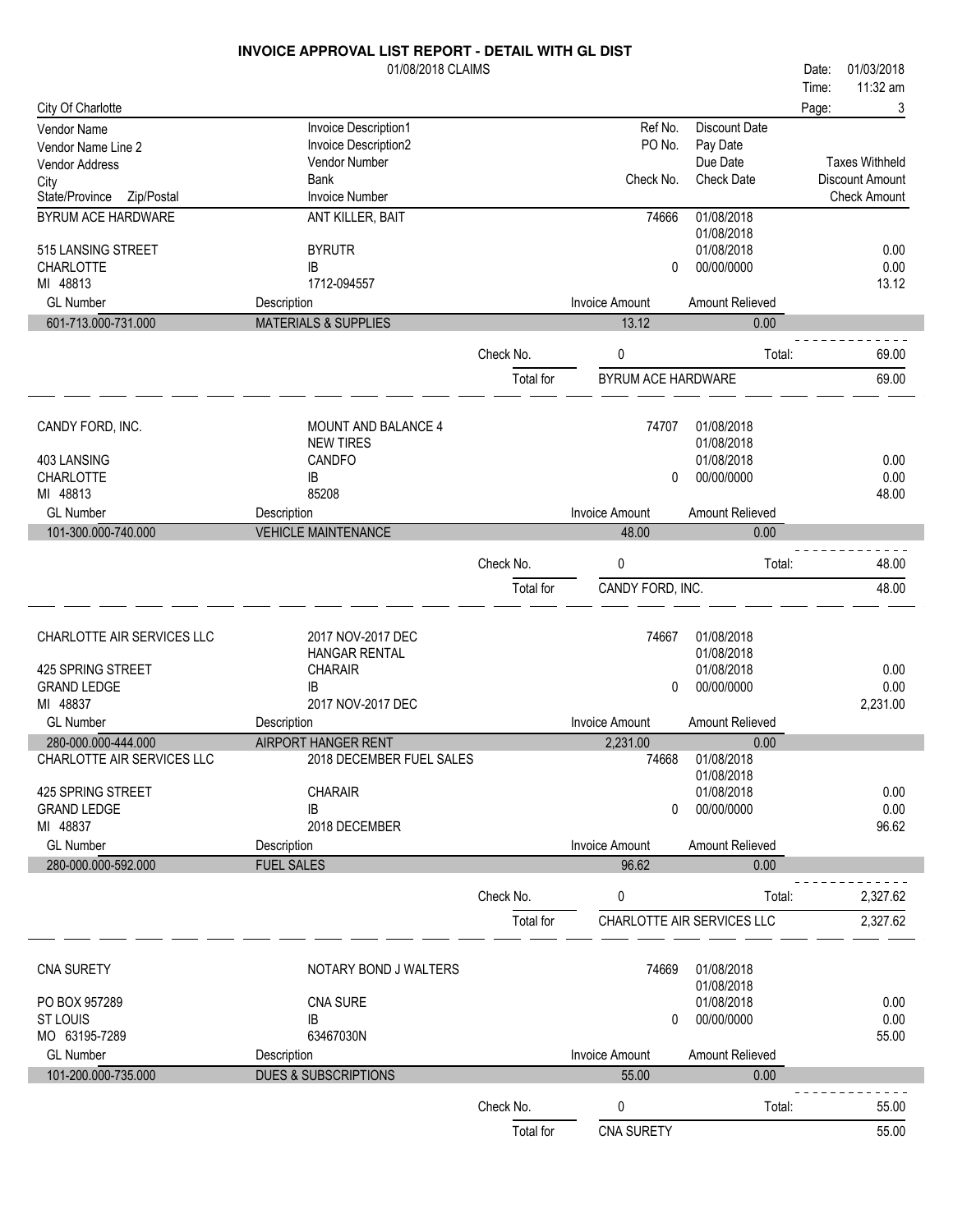|                                            | 01/08/2018 CLAIMS                                            |           |                                |                          | 01/03/2018<br>Date:<br>11:32 am<br>Time: |
|--------------------------------------------|--------------------------------------------------------------|-----------|--------------------------------|--------------------------|------------------------------------------|
| City Of Charlotte                          |                                                              |           |                                |                          | Page:<br>4                               |
| Vendor Name                                | Invoice Description1                                         |           | Ref No.                        | <b>Discount Date</b>     |                                          |
| Vendor Name Line 2                         | Invoice Description2                                         |           | PO No.                         | Pay Date                 |                                          |
| <b>Vendor Address</b>                      | Vendor Number                                                |           |                                | Due Date                 | <b>Taxes Withheld</b>                    |
| City                                       | <b>Bank</b>                                                  |           | Check No.                      | <b>Check Date</b>        | <b>Discount Amount</b>                   |
| Zip/Postal<br>State/Province               | <b>Invoice Number</b>                                        |           |                                |                          | <b>Check Amount</b>                      |
| CONSULTANTS ON CALL, LLC                   | 2018 FEB-MANAGED SERVICE FEES                                |           | 74710                          | 01/08/2018               |                                          |
| 6294 HAAG RD                               | COC1                                                         |           |                                | 01/08/2018<br>01/08/2018 | 0.00                                     |
| LANSING                                    | IB                                                           |           | 0                              | 00/00/0000               | 0.00                                     |
| MI 48911                                   | 2017-9401                                                    |           |                                |                          | 1,435.00                                 |
| <b>GL Number</b>                           | Description                                                  |           | <b>Invoice Amount</b>          | Amount Relieved          |                                          |
| 101-150.000-865.000                        | CAP. OUTLAY - COMPUTER EQUIP                                 |           | 43.05                          | 0.00                     |                                          |
| 101-200.000-865.000                        | CAP. OUTLAY - COMPUTER EQUIP                                 |           | 71.75                          | 0.00                     |                                          |
| 101-210.000-865.000                        | CAP. OUTLAY - COMPUTER EQUIP                                 |           | 43.05                          | 0.00                     |                                          |
| 101-220.000-865.000<br>101-230.000-865.000 | CAP. OUTLAY - COMPUTER EQUIP<br>CAP. OUTLAY - COMPUTER EQUIP |           | 71.75<br>14.35                 | 0.00<br>0.00             |                                          |
| 101-300.000-865.000                        | CAP. OUTLAY - COMPUTER EQUIP                                 |           | 502.25                         | 0.00                     |                                          |
| 101-350.000-865.000                        | CAP. OUTLAY - COMPUTER EQUIP                                 |           | 186.55                         | 0.00                     |                                          |
| 101-410.000-865.000                        | CAP. OUTLAY - COMPUTER EQUIP                                 |           | 502.25                         | 0.00                     |                                          |
| CONSULTANTS ON CALL, LLC                   | GOOGLE APPS ANNUAL RENEWAL                                   |           | 74717                          | 01/08/2018               |                                          |
|                                            | COC1                                                         |           |                                | 01/08/2018<br>01/08/2018 | 0.00                                     |
| 6294 HAAG RD<br>LANSING                    | IB                                                           |           | $\mathbf{0}$                   | 00/00/0000               | 0.00                                     |
| MI 48911                                   | 2017-9402                                                    |           |                                |                          | 6,500.00                                 |
| <b>GL Number</b>                           | Description                                                  |           | <b>Invoice Amount</b>          | Amount Relieved          |                                          |
| 101-150.000-865.000                        | CAP. OUTLAY - COMPUTER EQUIP                                 |           | 195.00                         | 0.00                     |                                          |
| 101-200.000-865.000                        | CAP. OUTLAY - COMPUTER EQUIP                                 |           | 325.00                         | 0.00                     |                                          |
| 101-210.000-865.000                        | CAP. OUTLAY - COMPUTER EQUIP                                 |           | 195.00                         | 0.00                     |                                          |
| 101-220.000-865.000                        | CAP. OUTLAY - COMPUTER EQUIP                                 |           | 325.00                         | 0.00                     |                                          |
| 101-230.000-865.000                        | CAP. OUTLAY - COMPUTER EQUIP                                 |           | 65.00                          | 0.00                     |                                          |
| 101-300.000-865.000<br>101-350.000-865.000 | CAP. OUTLAY - COMPUTER EQUIP<br>CAP. OUTLAY - COMPUTER EQUIP |           | 2,275.00<br>845.00             | 0.00<br>0.00             |                                          |
| 101-410.000-865.000                        | CAP. OUTLAY - COMPUTER EQUIP                                 |           | 2,275.00                       | 0.00                     |                                          |
| CONSULTANTS ON CALL, LLC                   | IT SERVICE THRU 01/03/2018                                   |           | 74718                          | 01/08/2018               |                                          |
|                                            |                                                              |           |                                | 01/08/2018               |                                          |
| 6294 HAAG RD                               | COC1                                                         |           |                                | 01/08/2018               | 0.00                                     |
| LANSING                                    | IB                                                           |           | 0                              | 00/00/0000               | 0.00                                     |
| MI 48911<br><b>GL Number</b>               | 2017-9403<br>Description                                     |           | <b>Invoice Amount</b>          | Amount Relieved          | 4,200.00                                 |
| 101-150.000-746.000                        | PROFESSIONAL SERVICES                                        |           | 294.00                         | 0.00                     |                                          |
| 101-200.000-746.000                        | PROFESSIONAL SERVICES                                        |           | 168.00                         | 0.00                     |                                          |
| 101-210.000-746.000                        | PROFESSIONAL SERVICES                                        |           | 168.00                         | 0.00                     |                                          |
| 101-220.000-746.000                        | PROFESSIONAL SERVICES                                        |           | 462.00                         | 0.00                     |                                          |
| 101-230.000-746.000                        | PROFESSIONAL SERVICES                                        |           | 84.00                          | 0.00                     |                                          |
| 101-300.000-746.000                        | PROFESSIONAL SERVICES                                        |           | 1,008.00                       | 0.00                     |                                          |
| 101-350.000-746.000<br>101-410.000-746.000 | PROFESSIONAL SERVICES                                        |           | 1,176.00<br>840.00             | 0.00<br>0.00             |                                          |
|                                            | PROFESSIONAL SERVICES                                        |           |                                |                          |                                          |
|                                            |                                                              | Check No. | 0                              | Total:                   | 12,135.00                                |
|                                            |                                                              | Total for | CONSULTANTS ON CALL, LLC       |                          | 12,135.00                                |
| <b>CONSUMERS ENERGY</b>                    | DECEMBER 2017                                                |           | 74670                          | 01/08/2018               |                                          |
|                                            |                                                              |           |                                | 01/08/2018               |                                          |
| PAYMENT CENTER                             | <b>CONSEN</b>                                                |           |                                | 01/08/2018               | 0.00                                     |
| <b>CINCINNATI</b>                          | IB                                                           |           | 0                              | 00/00/0000               | 0.00                                     |
| OH 45274-0309                              | 2017 DEC CAMP FRAN                                           |           |                                |                          | 51.34                                    |
| <b>GL Number</b><br>285-825.000-745.000    | Description<br><b>UTILITIES</b>                              |           | <b>Invoice Amount</b><br>51.34 | Amount Relieved<br>0.00  |                                          |
|                                            |                                                              |           |                                |                          |                                          |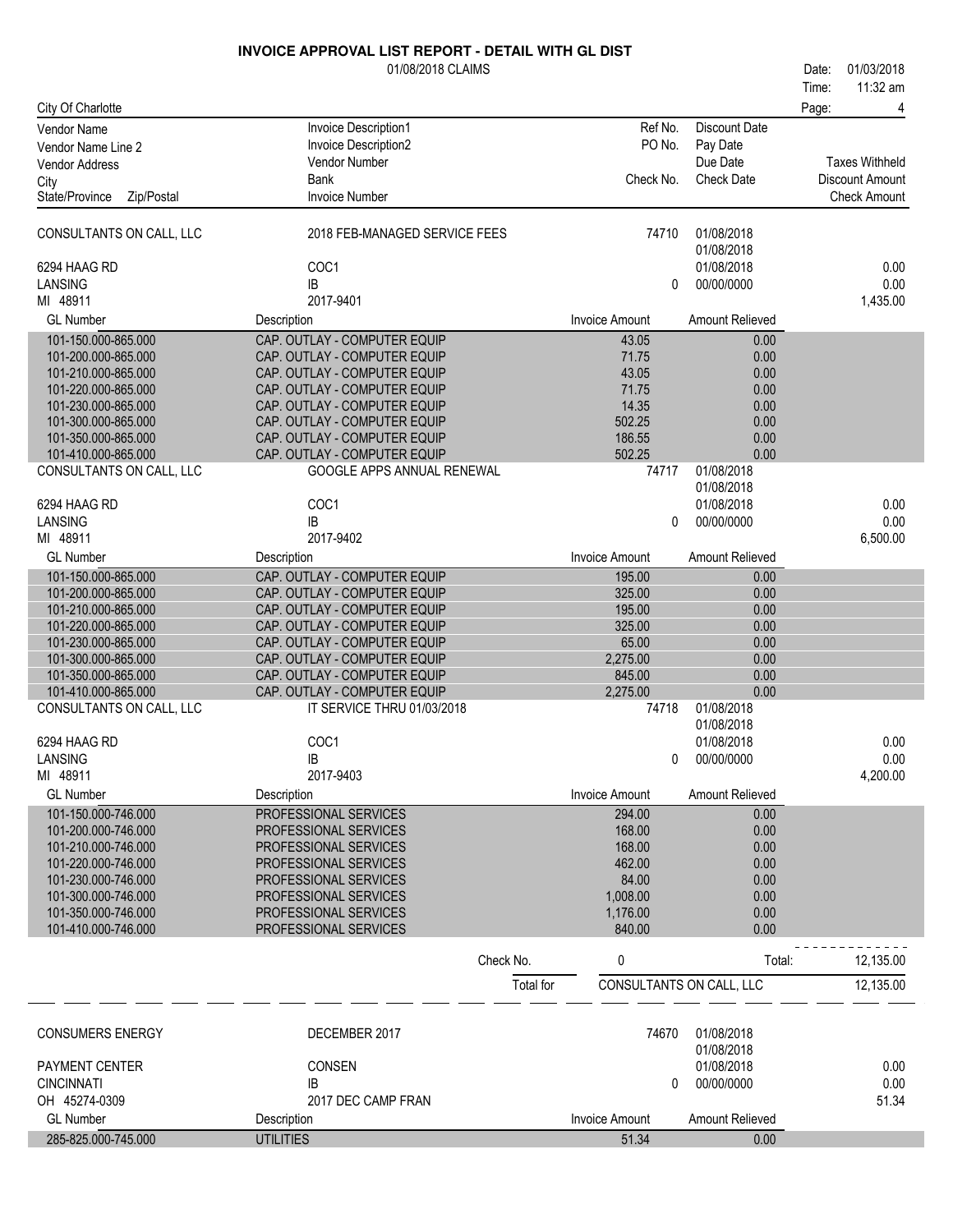|                                            | 01/08/2018 CLAIMS                    |           |                         |                          | 01/03/2018<br>Date:   |
|--------------------------------------------|--------------------------------------|-----------|-------------------------|--------------------------|-----------------------|
|                                            |                                      |           |                         |                          | 11:32 am<br>Time:     |
| City Of Charlotte                          |                                      |           |                         |                          | 5<br>Page:            |
| Vendor Name                                | Invoice Description1                 |           | Ref No.                 | <b>Discount Date</b>     |                       |
| Vendor Name Line 2                         | Invoice Description2                 |           | PO No.                  | Pay Date                 |                       |
| <b>Vendor Address</b>                      | <b>Vendor Number</b>                 |           |                         | Due Date                 | <b>Taxes Withheld</b> |
| City                                       | Bank                                 |           | Check No.               | <b>Check Date</b>        | Discount Amount       |
| Zip/Postal<br>State/Province               | <b>Invoice Number</b>                |           |                         |                          | <b>Check Amount</b>   |
| <b>CONSUMERS ENERGY</b>                    | 2018 JANUARY                         |           | 74712                   | 01/08/2018               |                       |
| PAYMENT CENTER                             | CONSEN                               |           |                         | 01/08/2018<br>01/08/2018 | 0.00                  |
| <b>CINCINNATI</b>                          | IB                                   |           | 0                       | 00/00/0000               | 0.00                  |
| OH 45274-0309                              | 2018 JANUARY                         |           |                         |                          | 21,157.76             |
| <b>GL Number</b>                           | Description                          |           | <b>Invoice Amount</b>   | Amount Relieved          |                       |
| 101-350.000-745.000                        | <b>UTILITIES</b>                     |           | 2,918.19                | 0.00                     |                       |
| 101-663.000-745.000                        | <b>UTILITIES</b>                     |           | 46.84                   | 0.00                     |                       |
| 101-664.000-745.000                        | <b>UTILITIES</b>                     |           | 5,030.63                | 0.00                     |                       |
| 101-825.000-745.000                        | <b>UTILITIES</b>                     |           | 408.66                  | 0.00                     |                       |
| 280-830.000-745.000                        | <b>UTILITIES</b>                     |           | 770.55                  | 0.00                     |                       |
| 500-841.000-745.000                        | <b>UTILITIES</b>                     |           | 78.29                   | 0.00                     |                       |
| 510-623.000-745.000                        | <b>UTILITIES</b>                     |           | 171.16                  | 0.00                     |                       |
| 510-624.000-745.000                        | <b>UTILITIES</b>                     |           | 237.74                  | 0.00                     |                       |
| 510-625.000-745.000                        | <b>UTILITIES</b>                     |           | 60.53                   | 0.00                     |                       |
| 510-626.000-745.000                        | <b>UTILITIES</b>                     |           | 1,053.44                | 0.00                     |                       |
| 510-627.000-745.000                        | <b>UTILITIES</b>                     |           | 258.37                  | 0.00                     |                       |
| 510-628.000-745.000<br>510-629.000-745.000 | <b>UTILITIES</b>                     |           | 2,023.17<br>138.47      | 0.00<br>0.00             |                       |
| 510-631.000-745.000                        | <b>UTILITIES</b><br><b>UTILITIES</b> |           | 487.97                  | 0.00                     |                       |
| 510-661.000-745.000                        | <b>UTILITIES</b>                     |           | 5,090.57                | 0.00                     |                       |
| 601-713.000-745.000                        | <b>UTILITIES</b>                     |           | 2,383.18                | 0.00                     |                       |
|                                            |                                      |           |                         |                          |                       |
|                                            |                                      | Check No. | 0                       | Total:                   | 21,209.10             |
|                                            |                                      | Total for | <b>CONSUMERS ENERGY</b> |                          | 21,209.10             |
| THE COUNTY JOURNAL                         | HELP WANTED DPW LABORER              |           | 74671                   | 01/08/2018               |                       |
|                                            |                                      |           |                         | 01/08/2018               |                       |
| 241 S COCHRAN AVE STE. 1                   | <b>COUNTY JNL</b>                    |           |                         | 01/08/2018               | 0.00                  |
| CHARLOTTE                                  | IB                                   |           | 0                       | 00/00/0000               | 0.00                  |
| MI 48813                                   | 179207                               |           |                         |                          | 81.82                 |
| GL Number                                  | Description                          |           | Invoice Amount          | Amount Relieved          |                       |
| 101-200.000-737.000                        | PRINTING & PUBLISHING                |           | 81.82                   | 0.00                     |                       |
| THE COUNTY JOURNAL                         | HELP WANTED DPW LABORER              |           | 74672                   | 01/08/2018               |                       |
|                                            |                                      |           |                         | 01/08/2018               |                       |
| 241 S COCHRAN AVE STE. 1                   | <b>COUNTY JNL</b>                    |           |                         | 01/08/2018               | 0.00                  |
| <b>CHARLOTTE</b>                           | IB                                   |           | $\Omega$                | 00/00/0000               | 0.00                  |
| MI 48813                                   | 179209                               |           |                         |                          | 61.35                 |
| <b>GL Number</b>                           | Description                          |           | <b>Invoice Amount</b>   | Amount Relieved          |                       |
| 101-200.000-737.000                        | PRINTING & PUBLISHING                |           | 61.35                   | 0.00                     |                       |
| THE COUNTY JOURNAL                         | <b>BOARD OF REVIEW MEETING</b>       |           | 74673                   | 01/08/2018<br>01/08/2018 |                       |
| 241 S COCHRAN AVE STE. 1                   | <b>COUNTY JNL</b>                    |           |                         | 01/08/2018               | 0.00                  |
| CHARLOTTE                                  | IB                                   |           | $\Omega$                | 00/00/0000               | 0.00                  |
| MI 48813                                   | 179383                               |           |                         |                          | 38.10                 |
| <b>GL Number</b>                           | Description                          |           | <b>Invoice Amount</b>   | Amount Relieved          |                       |
| 101-210.000-737.000                        | PRINTING & PUBLISHING                |           | 38.10                   | 0.00                     |                       |
| THE COUNTY JOURNAL                         | <b>WINTER'S FARMERS MARKET</b>       |           | 74674                   | 01/08/2018               |                       |
|                                            |                                      |           |                         | 01/08/2018               |                       |
| 241 S COCHRAN AVE STE. 1                   | <b>COUNTY JNL</b>                    |           |                         | 01/08/2018               | 0.00                  |
| <b>CHARLOTTE</b>                           | IB                                   |           | 0                       | 00/00/0000               | 0.00                  |
| MI 48813                                   | 179432                               |           |                         |                          | 162.64                |
| <b>GL Number</b>                           | Description                          |           | <b>Invoice Amount</b>   | Amount Relieved          |                       |
| 260-800.000-753.000                        | SPECIAL PURPOSE EXPENSES             |           | 162.64                  | 0.00                     |                       |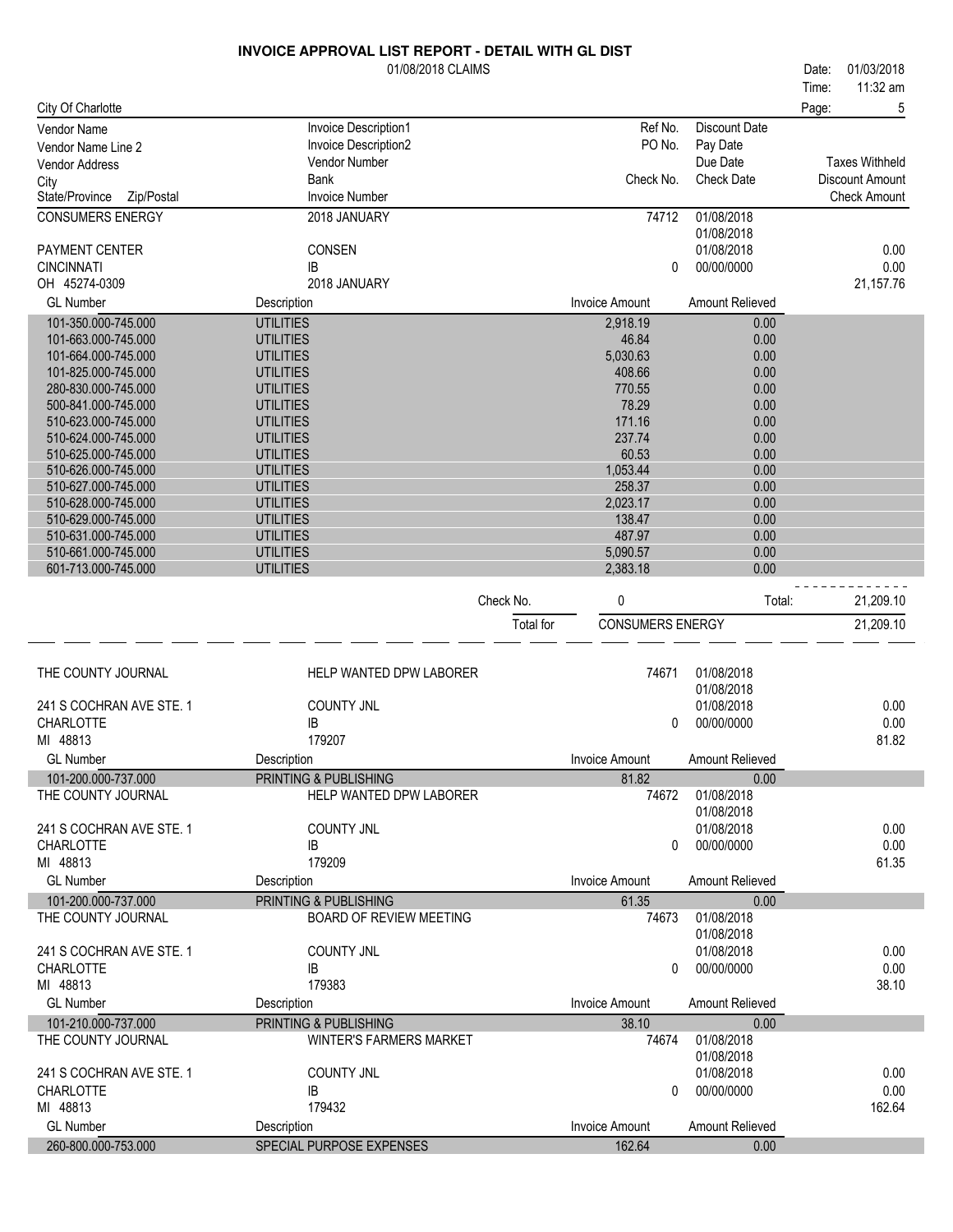|                                           | 01/08/2018 CLAIMS                   |           |                       |                              | 01/03/2018<br>Date:    |
|-------------------------------------------|-------------------------------------|-----------|-----------------------|------------------------------|------------------------|
|                                           |                                     |           |                       |                              | 11:32 am<br>Time:      |
| City Of Charlotte                         | Invoice Description1                |           | Ref No.               | <b>Discount Date</b>         | Page:<br>6             |
| Vendor Name<br>Vendor Name Line 2         | Invoice Description2                |           | PO No.                | Pay Date                     |                        |
| <b>Vendor Address</b>                     | Vendor Number                       |           |                       | Due Date                     | <b>Taxes Withheld</b>  |
| City                                      | <b>Bank</b>                         |           | Check No.             | <b>Check Date</b>            | <b>Discount Amount</b> |
| State/Province<br>Zip/Postal              | <b>Invoice Number</b>               |           |                       |                              | <b>Check Amount</b>    |
| THE COUNTY JOURNAL                        | PUBLIC HEARING VACANT ALLEY         |           | 74675                 | 01/08/2018<br>01/08/2018     |                        |
| 241 S COCHRAN AVE STE. 1                  | <b>COUNTY JNL</b>                   |           |                       | 01/08/2018                   | 0.00                   |
| <b>CHARLOTTE</b>                          | IB                                  |           | 0                     | 00/00/0000                   | 0.00                   |
| MI 48813                                  | 179472                              |           |                       |                              | 47.50                  |
| <b>GL Number</b>                          | Description                         |           | <b>Invoice Amount</b> | Amount Relieved              |                        |
| 101-200.000-737.000                       | PRINTING & PUBLISHING               |           | 47.50                 | 0.00                         |                        |
| THE COUNTY JOURNAL                        | NOTICE OF PUBLIC HEARING            |           | 74676                 | 01/08/2018                   |                        |
|                                           | SITE PLAN REVIEW                    |           |                       | 01/08/2018                   |                        |
| 241 S COCHRAN AVE STE. 1                  | <b>COUNTY JNL</b>                   |           |                       | 01/08/2018                   | 0.00                   |
| <b>CHARLOTTE</b><br>MI 48813              | IB<br>180028                        |           | 0                     | 00/00/0000                   | 0.00<br>72.84          |
| <b>GL Number</b>                          | Description                         |           | <b>Invoice Amount</b> | Amount Relieved              |                        |
| 101-200.000-737.000                       | PRINTING & PUBLISHING               |           | 72.84                 | 0.00                         |                        |
| THE COUNTY JOURNAL                        | NOTICE OF RESOUTION- DBA            |           | 74677                 | 01/08/2018                   |                        |
|                                           |                                     |           |                       | 01/08/2018                   |                        |
| 241 S COCHRAN AVE STE. 1                  | <b>COUNTY JNL</b>                   |           |                       | 01/08/2018                   | 0.00                   |
| <b>CHARLOTTE</b>                          | IB                                  |           | 0                     | 00/00/0000                   | 0.00                   |
| MI 48813                                  | 180031                              |           |                       |                              | 63.86                  |
| <b>GL Number</b>                          | Description                         |           | <b>Invoice Amount</b> | Amount Relieved              |                        |
| 101-200.000-737.000<br>THE COUNTY JOURNAL | PRINTING & PUBLISHING               |           | 63.86<br>74678        | 0.00<br>01/08/2018           |                        |
|                                           | X-MAS TREE PICK UP                  |           |                       | 01/08/2018                   |                        |
| 241 S COCHRAN AVE STE. 1                  | <b>COUNTY JNL</b>                   |           |                       | 01/08/2018                   | 0.00                   |
| <b>CHARLOTTE</b>                          | IB                                  |           | $\Omega$              | 00/00/0000                   | 0.00                   |
| MI 48813                                  | 180749                              |           |                       |                              | 74.92                  |
| <b>GL Number</b>                          | Description                         |           | <b>Invoice Amount</b> | Amount Relieved              |                        |
| 101-410.000-737.000                       | PRINTING & PUBLISHING               |           | 74.92                 | 0.00                         |                        |
|                                           |                                     | Check No. | 0                     | Total:                       | 603.03                 |
|                                           |                                     | Total for | THE COUNTY JOURNAL    |                              | 603.03                 |
|                                           |                                     |           |                       |                              |                        |
| <b>CRAIG ELECTRIC &amp; TEL COM INC</b>   | <b>REPAIRS TO IDENTIFIER SIGNS</b>  |           | 74679                 | 01/08/2018                   |                        |
| P.O. BOX 38                               | & SIDE MAKER LIGHTS<br><b>CRAIG</b> |           |                       | 01/08/2018<br>01/08/2018     | 0.00                   |
| <b>MULLIKEN</b>                           | IB                                  |           | $\Omega$              | 00/00/0000                   | 0.00                   |
| MI 48861                                  | 5178                                |           |                       |                              | 968.00                 |
| <b>GL Number</b>                          | Description                         |           | <b>Invoice Amount</b> | Amount Relieved              |                        |
| 280-830.000-746.000                       | PROFESSIONAL SERVICES               |           | 968.00                | 0.00                         |                        |
|                                           |                                     | Check No. | 0                     | Total:                       | 968.00                 |
|                                           |                                     |           |                       |                              |                        |
|                                           |                                     | Total for |                       | CRAIG ELECTRIC & TEL COM INC | 968.00                 |
| EATON COUNTY-TREASURER                    | <b>TRAILER PARK TAXES</b>           |           | 74681                 | 01/08/2018                   |                        |
|                                           | 2017 JUL - 2017 NOV                 |           |                       | 01/08/2018                   |                        |
| 1045 INDEPENDENCE BLVD                    | EATOCO06                            |           |                       | 01/08/2018                   | 0.00                   |
| <b>CHARLOTTE</b>                          | IB                                  |           | 0                     | 00/00/0000                   | 0.00                   |
| MI 48813                                  | 2017 JUL - 2017 NOV                 |           |                       |                              | 1,322.50               |
| <b>GL Number</b>                          | Description                         |           | <b>Invoice Amount</b> | <b>Amount Relieved</b>       |                        |
| 101-000.000-204.091                       | DUE TO COUNTY                       |           | 1,322.50              | 0.00                         |                        |
|                                           |                                     | Check No. | 0                     | Total:                       | 1,322.50               |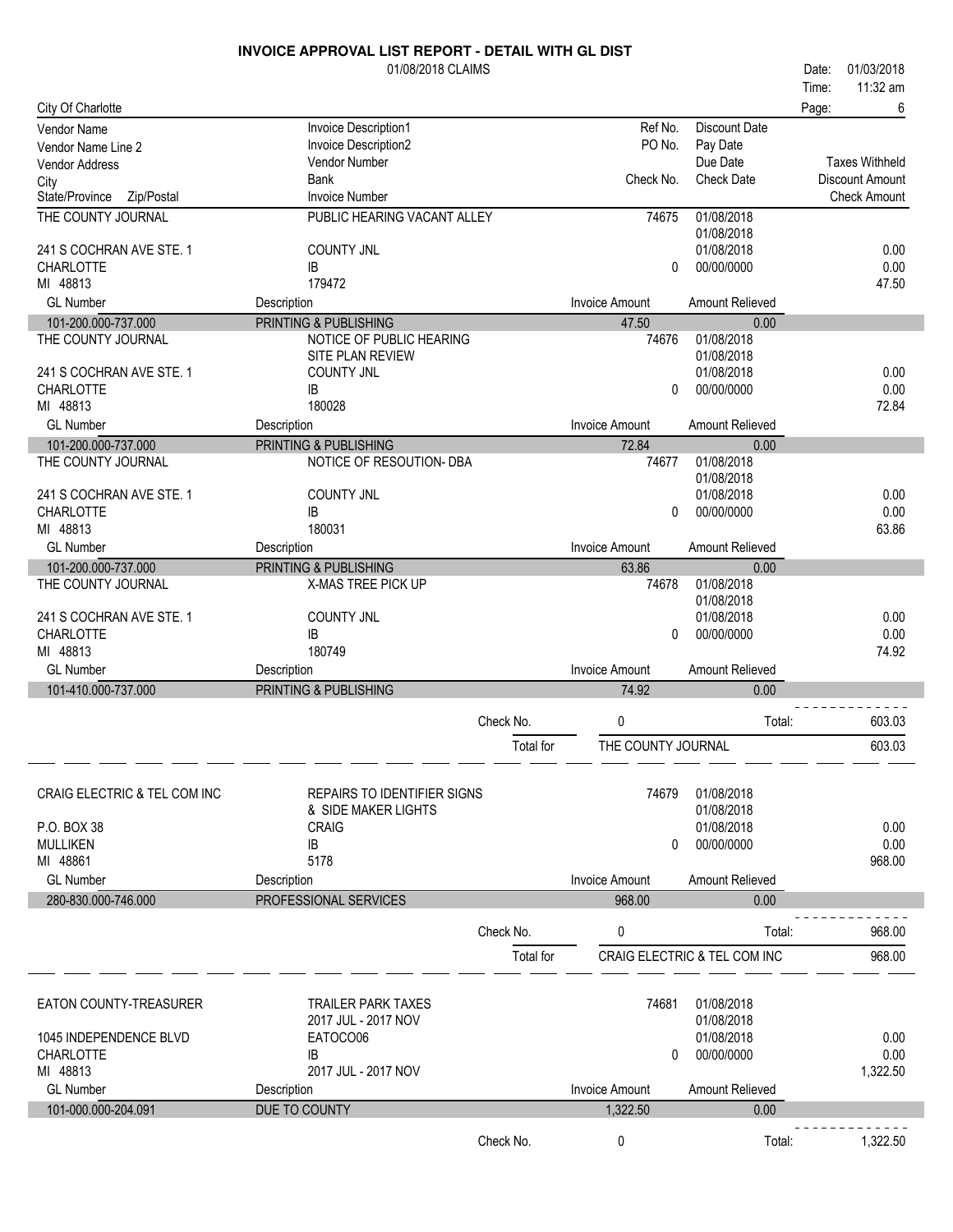|                                            | <b>INVOICE APPROVAL LIST REPORT - DETAIL WITH GL DIST</b> |                        |                         |                            |                       |
|--------------------------------------------|-----------------------------------------------------------|------------------------|-------------------------|----------------------------|-----------------------|
|                                            | 01/08/2018 CLAIMS                                         |                        |                         |                            | 01/03/2018<br>Date:   |
|                                            |                                                           |                        |                         |                            | 11:32 am<br>Time:     |
| City Of Charlotte                          |                                                           |                        |                         |                            | Page:<br>7            |
| Vendor Name                                | Invoice Description1                                      |                        | Ref No.                 | Discount Date              |                       |
| Vendor Name Line 2                         | Invoice Description2                                      |                        | PO No.                  | Pay Date                   |                       |
| Vendor Address                             | Vendor Number                                             |                        |                         | Due Date                   | <b>Taxes Withheld</b> |
| City                                       | <b>Bank</b>                                               |                        | Check No.               | <b>Check Date</b>          | Discount Amount       |
| State/Province<br>Zip/Postal               | <b>Invoice Number</b>                                     |                        |                         |                            | <b>Check Amount</b>   |
|                                            |                                                           | Total for              | EATON COUNTY-TREASURER  |                            | 1,322.50              |
| EATON TOWNSHIP TREASURER                   | 2017 DECEMBER REVENUE                                     |                        | 74680                   | 01/08/2018                 |                       |
|                                            | <b>SHARING</b>                                            |                        |                         | 01/08/2018                 |                       |
| 3981 E. CLINTON TRAIL                      | <b>EATOTO</b>                                             |                        |                         | 01/08/2018                 | 0.00                  |
| CHARLOTTE                                  | ΙB                                                        |                        | 0                       | 00/00/0000                 | 0.00                  |
| MI 48813                                   | 2017 DECEMBER                                             |                        |                         |                            | 1,906.00              |
| <b>GL Number</b>                           | Description                                               |                        | <b>Invoice Amount</b>   | Amount Relieved            |                       |
| 101-220.000-749.003                        | <b>ANNEXATION TAX SHARING</b>                             |                        | 1,906.00                | 0.00                       |                       |
|                                            |                                                           | Check No.              | $\mathbf{0}$            | Total:                     | 1,906.00              |
|                                            |                                                           | Total for              |                         | EATON TOWNSHIP TREASURER   | 1,906.00              |
|                                            |                                                           |                        |                         |                            |                       |
| ELHORN ENGINEERING COMPANY                 | <b>CHLORINATION SUPPLIES</b>                              |                        | 74682                   | 01/08/2018<br>01/08/2018   |                       |
| 889 EDEN ROAD                              | <b>ELHOEN</b>                                             |                        |                         | 01/08/2018                 | 0.00                  |
| <b>MASON</b>                               | ΙB                                                        |                        | 0                       | 00/00/0000                 | 0.00                  |
| MI 48854                                   | 272057                                                    |                        |                         |                            | 3,088.00              |
| <b>GL Number</b>                           | Description                                               |                        | <b>Invoice Amount</b>   | Amount Relieved            |                       |
|                                            |                                                           |                        |                         |                            |                       |
| 510-661.000-738.000                        | OPERATING SUPPLIES                                        |                        | 3,088.00                | 0.00                       |                       |
|                                            |                                                           |                        |                         |                            |                       |
|                                            |                                                           | Check No.              | 0                       | Total:                     | 3,088.00              |
|                                            |                                                           | Total for              |                         | ELHORN ENGINEERING COMPANY | 3,088.00              |
| F.T.S. MANAGEMENT                          | ANNUAL PM-UNDERGROUND                                     |                        | 74684                   | 01/08/2018                 |                       |
|                                            | STORAGE TANKS                                             |                        |                         | 01/08/2018                 |                       |
| 7475 N CLARE AVE                           | <b>FTS</b>                                                |                        |                         | 01/08/2018                 | 0.00                  |
| <b>HARRISON</b>                            | ΙB                                                        |                        | $\mathbf{0}$            | 00/00/0000                 | 0.00                  |
| MI 48625                                   | 17-4796                                                   |                        |                         |                            | 828.00                |
| <b>GL</b> Number                           | Description                                               |                        | <b>Invoice Amount</b>   | Amount Relieved            |                       |
| 510-628.000-749.000<br>510-631.000-749.000 | CONTRACTUAL SERVICES<br><b>CONTRACTUAL SERVICES</b>       |                        | 414.00<br>414.00        | 0.00<br>0.00               |                       |
|                                            |                                                           | Check No.              | 0                       | Total:                     | 828.00                |
|                                            |                                                           | Total for              | F.T.S. MANAGEMENT       |                            | 828.00                |
|                                            |                                                           |                        |                         |                            |                       |
| <b>FAMILY FARM &amp; HOME</b>              | <b>GARDEN HOSE</b>                                        |                        | 74683                   | 01/08/2018<br>01/08/2018   |                       |
| 1658 LANSING RD                            | <b>FAMILYFA</b>                                           |                        |                         | 01/08/2018                 | 0.00                  |
| <b>CHARLOTTE</b>                           | IB                                                        |                        | 0                       | 00/00/0000                 | 0.00                  |
| MI 48813                                   | 503/36                                                    |                        |                         |                            | 39.99                 |
| <b>GL Number</b>                           | Description                                               |                        | <b>Invoice Amount</b>   | Amount Relieved            |                       |
| 601-713.000-731.000                        | <b>MATERIALS &amp; SUPPLIES</b>                           |                        | 39.99                   | 0.00                       |                       |
|                                            |                                                           |                        |                         |                            |                       |
|                                            |                                                           | Check No.<br>Total for | 0<br>FAMILY FARM & HOME | Total:                     | 39.99<br>39.99        |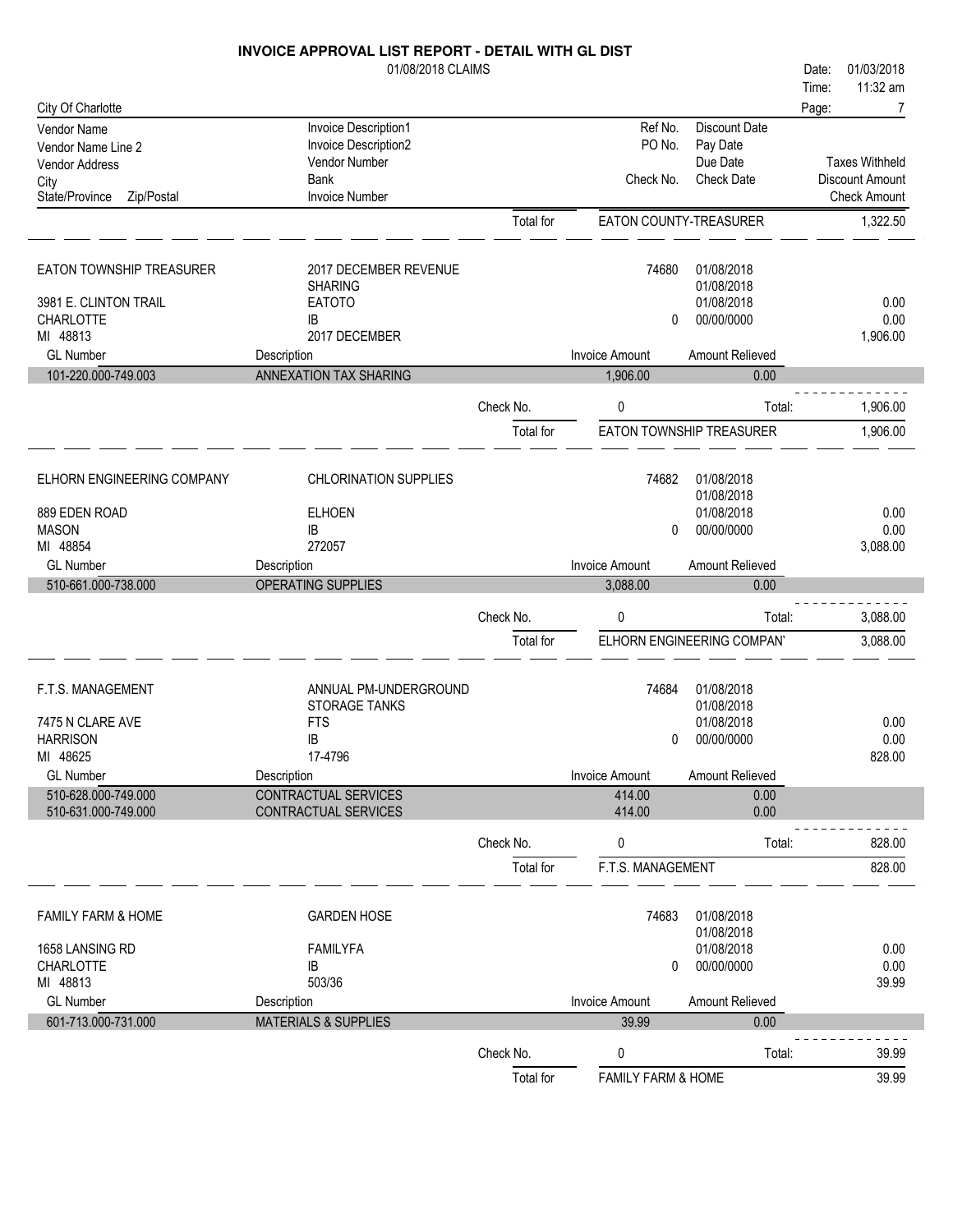|                                             | 01/08/2018 CLAIMS                     |           |                             |                                   | Date: | 01/03/2018            |
|---------------------------------------------|---------------------------------------|-----------|-----------------------------|-----------------------------------|-------|-----------------------|
|                                             |                                       |           |                             |                                   | Time: | 11:32 am              |
| City Of Charlotte                           |                                       |           |                             |                                   | Page: | 8                     |
| Vendor Name                                 | Invoice Description1                  |           | Ref No.                     | <b>Discount Date</b>              |       |                       |
| Vendor Name Line 2<br><b>Vendor Address</b> | Invoice Description2<br>Vendor Number |           | PO No.                      | Pay Date<br>Due Date              |       | <b>Taxes Withheld</b> |
| City                                        | <b>Bank</b>                           |           | Check No.                   | Check Date                        |       | Discount Amount       |
| State/Province<br>Zip/Postal                | <b>Invoice Number</b>                 |           |                             |                                   |       | <b>Check Amount</b>   |
| <b>GUNTHORPE MECHANICAL</b>                 | REPLACE GAS VALVE & CHECK             |           | 74685                       | 01/08/2018                        |       |                       |
|                                             | <b>GAS PRESSURE ISSUE</b>             |           |                             | 01/08/2018                        |       |                       |
| 4055 HUNSAKER DR                            | <b>GUNTHORPE</b>                      |           |                             | 01/08/2018                        |       | 0.00                  |
| <b>EAST LANSING</b><br>MI 48823-6100        | IB<br>20427                           |           | 0                           | 00/00/0000                        |       | 0.00<br>1,803.31      |
| <b>GL</b> Number                            | Description                           |           | <b>Invoice Amount</b>       | Amount Relieved                   |       |                       |
| 601-713.000-749.000                         | CONTRACTUAL SERVICES                  |           | 1,803.31                    | 0.00                              |       |                       |
|                                             |                                       |           |                             |                                   |       |                       |
|                                             |                                       | Check No. | 0                           | Total:                            |       | 1,803.31              |
|                                             |                                       | Total for | <b>GUNTHORPE MECHANICAL</b> |                                   |       | 1,803.31              |
|                                             |                                       |           |                             |                                   |       |                       |
| <b>HACH COMPANY</b>                         | <b>AMMONIA STD</b>                    |           | 74643                       | 01/08/2018                        |       |                       |
|                                             |                                       |           |                             | 01/08/2018                        |       |                       |
| 2207 COLLECTIONS CENTER DR                  | <b>HACHCO</b>                         |           |                             | 01/08/2018                        |       | 0.00                  |
| <b>CHICAGO</b>                              | IB                                    |           | $\mathbf{0}$                | 00/00/0000                        |       | 0.00                  |
| IL 60693                                    | 10755074                              |           |                             |                                   |       | 61.09                 |
| <b>GL Number</b>                            | Description                           |           | <b>Invoice Amount</b>       | Amount Relieved                   |       |                       |
| 510-631.000-739.000                         | <b>LABORATORY SUPPLIES</b>            |           | 61.09                       | 0.00                              |       |                       |
|                                             |                                       | Check No. | 0                           | Total:                            |       | 61.09                 |
|                                             |                                       | Total for | <b>HACH COMPANY</b>         |                                   |       | 61.09                 |
|                                             |                                       |           |                             |                                   |       |                       |
|                                             |                                       |           |                             |                                   |       |                       |
| HASSEL FREE FUELS                           | 947.5 GALLONS FLEET FUEL              |           | 74686                       | 01/08/2018<br>01/08/2018          |       |                       |
| P.O. BOX 98                                 | D&LFU                                 |           |                             | 01/08/2018                        |       | 0.00                  |
| CHARLOTTE                                   | <b>IB</b>                             |           | 0                           | 00/00/0000                        |       | 0.00                  |
| MI 48813                                    | 010107-1734901                        |           |                             |                                   |       | 1,936.27              |
| <b>GL Number</b>                            | Description                           |           | <b>Invoice Amount</b>       | Amount Relieved                   |       |                       |
| 601-712.000-734.000                         | <b>GASOLINE &amp; OIL</b>             |           | 1,936.27                    | 0.00                              |       |                       |
|                                             |                                       | Check No. | 0                           | Total:                            |       | 1,936.27              |
|                                             |                                       | Total for | HASSEL FREE FUELS           |                                   |       | 1,936.27              |
|                                             |                                       |           |                             |                                   |       |                       |
|                                             |                                       |           |                             |                                   |       |                       |
| INTERNATIONAL MINUTE PRESS                  | <b>BUSINESS CARDS-JESSICA</b>         |           | 74637                       | 01/08/2018<br>01/08/2018          |       |                       |
| 6323 WEST SAGINAW HWY STE B                 | <b>WALTERS</b><br><b>INT'L MIN</b>    |           |                             | 01/08/2018                        |       | 0.00                  |
| LANSING                                     | IB                                    |           | 0                           | 00/00/0000                        |       | 0.00                  |
| MI 48917                                    | 13021                                 |           |                             |                                   |       | 40.00                 |
| <b>GL Number</b>                            | Description                           |           | <b>Invoice Amount</b>       | Amount Relieved                   |       |                       |
| 101-200.000-731.000                         | <b>MATERIALS &amp; SUPPLIES</b>       |           | 40.00                       | 0.00                              |       |                       |
|                                             |                                       |           |                             |                                   |       |                       |
|                                             |                                       | Check No. | 0                           | Total:                            |       | 40.00                 |
|                                             |                                       | Total for |                             | <b>INTERNATIONAL MINUTE PRESS</b> |       | 40.00                 |
|                                             |                                       |           |                             |                                   |       |                       |
| RANDY JEWELL                                | ASSESSING SERVICES FOR                |           | 74687                       | 01/08/2018                        |       |                       |
|                                             | <b>JAN 2018</b>                       |           |                             | 01/08/2018                        |       |                       |
|                                             | <b>JEWERA</b>                         |           |                             | 01/08/2018<br>00/00/0000          |       | 0.00<br>0.00          |
|                                             | IB<br><b>JAN 2018</b>                 |           | 0                           |                                   |       | 2,996.00              |
| <b>GL Number</b>                            | Description                           |           | <b>Invoice Amount</b>       | Amount Relieved                   |       |                       |
|                                             |                                       |           |                             |                                   |       |                       |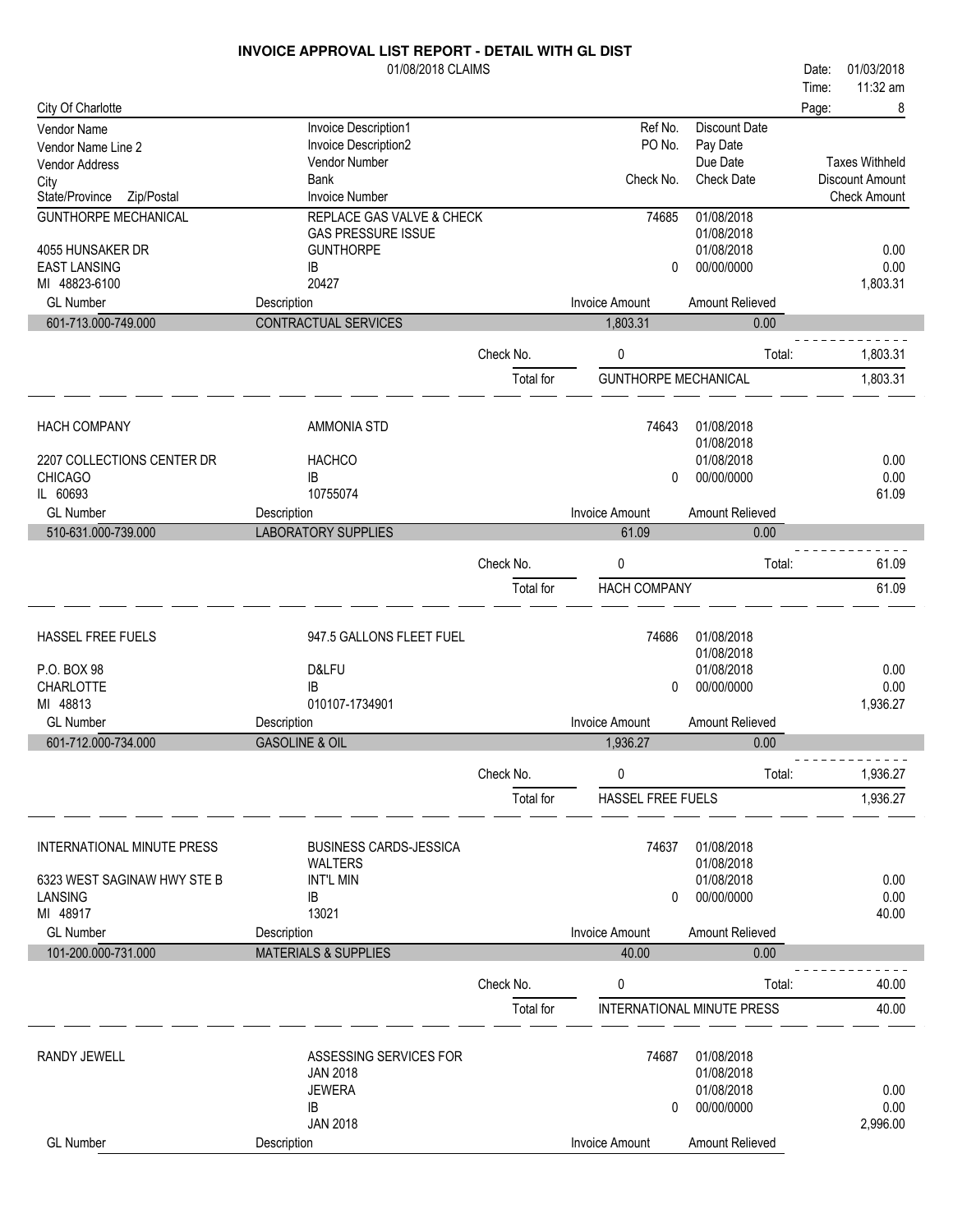|                                | 01/08/2018 CLAIMS                 |                        |                        |                           | 01/03/2018<br>Date:   |
|--------------------------------|-----------------------------------|------------------------|------------------------|---------------------------|-----------------------|
|                                |                                   |                        |                        |                           | 11:32 am<br>Time:     |
| City Of Charlotte              |                                   |                        |                        |                           | 9<br>Page:            |
| Vendor Name                    | Invoice Description1              |                        | Ref No.                | <b>Discount Date</b>      |                       |
| Vendor Name Line 2             | Invoice Description2              |                        | PO No.                 | Pay Date                  |                       |
| <b>Vendor Address</b>          | <b>Vendor Number</b>              |                        |                        | Due Date                  | <b>Taxes Withheld</b> |
| City                           | <b>Bank</b>                       |                        | Check No.              | <b>Check Date</b>         | Discount Amount       |
| State/Province<br>Zip/Postal   | <b>Invoice Number</b>             |                        |                        |                           | <b>Check Amount</b>   |
| 101-210.000-749.000            | CONTRACTUAL SERVICES              |                        | 2,996.00               | 0.00                      |                       |
|                                |                                   | Check No.              |                        | Total:                    | 2,996.00              |
|                                |                                   |                        | 0                      |                           |                       |
|                                |                                   | Total for              | <b>RANDY JEWELL</b>    |                           | 2,996.00              |
|                                |                                   |                        |                        |                           |                       |
| KALAMAZOO RIVER WATERSHED      | ANNUAL TMDL DUES-2018             |                        | 74644                  | 01/08/2018                |                       |
| COUNCIL                        |                                   |                        |                        | 01/08/2018                |                       |
| 1523 RIVERVIEW DRIVE, STE. A   | KALAMAZOO                         |                        |                        | 01/08/2018                | 0.00                  |
| <b>KALAMAZOO</b>               | <b>IB</b>                         |                        | 0                      | 00/00/0000                | 0.00                  |
| MI 49004                       | 2018-7                            |                        |                        |                           | 500.00                |
| <b>GL Number</b>               | Description                       |                        | <b>Invoice Amount</b>  | Amount Relieved           |                       |
| 510-610.000-735.000            | <b>DUES &amp; SUBSCRIPTIONS</b>   |                        | 500.00                 | 0.00                      |                       |
|                                |                                   | Check No.              | 0                      | Total:                    | 500.00                |
|                                |                                   | Total for              |                        | KALAMAZOO RIVER WATERSHED | 500.00                |
|                                |                                   |                        |                        |                           |                       |
| LAW ENFORCEMENT SEMIMARS, LLC  | BACKGROUND INVESTIGATION          |                        | 74709                  | 01/08/2018                |                       |
|                                | TRAINING-BRENTAR, POORTLVIET      |                        |                        | 01/08/2018                |                       |
| 5435 N. GARLAND AVE STE.       | <b>LAWENFOR</b>                   |                        |                        | 01/08/2018                | 0.00                  |
| <b>GARLAND</b>                 | IB                                |                        | 0                      | 00/00/0000                | 0.00                  |
| TX 75040                       | 8472151786202.00                  |                        |                        |                           | 700.00                |
|                                |                                   |                        |                        |                           |                       |
| <b>GL Number</b>               | Description                       |                        | <b>Invoice Amount</b>  | Amount Relieved           |                       |
| 240-302.000-748.000            | <b>CONFERENCES &amp; TRAINING</b> |                        | 700.00                 | 0.00                      |                       |
|                                |                                   |                        |                        |                           |                       |
|                                |                                   | Check No.              | 0                      | Total:                    | 700.00                |
|                                |                                   | Total for              |                        | LAW ENFORCEMENT SEMIMARS, | 700.00                |
|                                |                                   |                        |                        |                           |                       |
| MCS EXCAVATING, LLC            | DEMOLITION OF 108/110             |                        | 74688                  | 01/08/2018                |                       |
|                                | E LAWRENCE                        |                        |                        | 01/08/2018                |                       |
| 4696 TOLLAND AVE.              | <b>MCS EXCAVA</b>                 |                        |                        | 01/08/2018                | 0.00                  |
| <b>HOLT</b>                    | IB                                |                        | 0                      | 00/00/0000                | 0.00                  |
| MI 48842                       | 1627A                             |                        |                        |                           | 38,500.00             |
| <b>GL Number</b>               | Description                       |                        | <b>Invoice Amount</b>  | Amount Relieved           |                       |
| 101-825.000-864.001            | CAP. OUTLAY-LINCOLN/SKATEPARK     |                        | 38,500.00              | 0.00                      |                       |
|                                |                                   | Check No.              | 0                      | Total:                    | 38,500.00             |
|                                |                                   | Total for              | MCS EXCAVATING, LLC    |                           | 38,500.00             |
|                                |                                   |                        |                        |                           |                       |
| <b>STATE OF MICHIGAN</b>       | <b>BOILER CERTIFICATION FEE</b>   |                        | 74691                  | 01/08/2018                |                       |
| DEPT OF LICENSING & REG AFFAIR |                                   |                        |                        | 01/08/2018                |                       |
| <b>BOILER DIVISION</b>         | LARA                              |                        |                        | 01/08/2018                | 0.00                  |
| <b>LANSING</b>                 | IB                                |                        | 0                      | 00/00/0000                | 0.00                  |
| MI 48909                       | BLR410172                         |                        |                        |                           | 130.00                |
| <b>GL Number</b>               | Description                       |                        | <b>Invoice Amount</b>  | Amount Relieved           |                       |
| 601-713.000-749.000            | CONTRACTUAL SERVICES              |                        | 130.00                 | 0.00                      |                       |
|                                |                                   |                        |                        |                           |                       |
|                                |                                   | Check No.<br>Total for | 0<br>STATE OF MICHIGAN | Total:                    | 130.00<br>130.00      |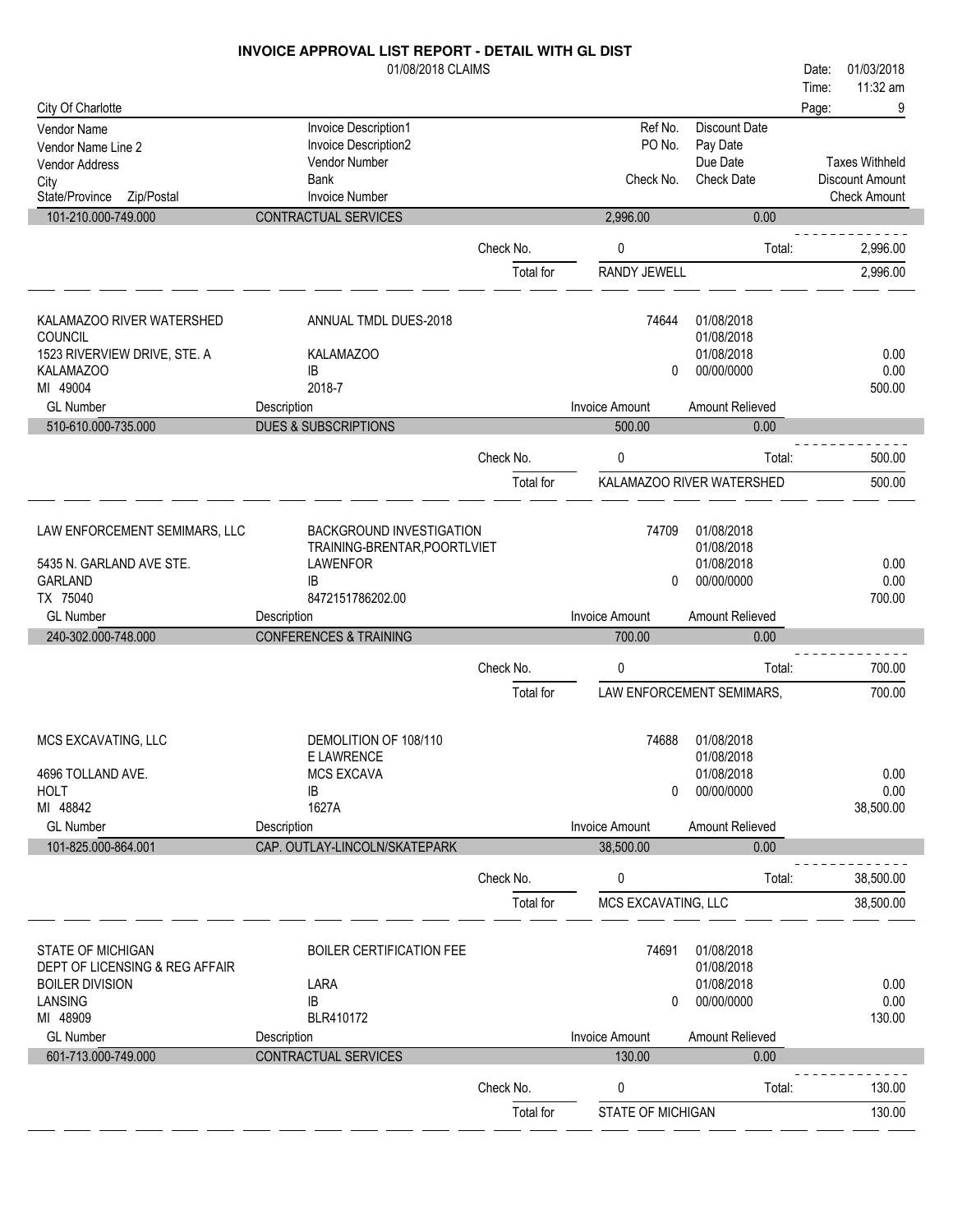|                                            | 01/08/2018 CLAIMS                                              |           |                          |                      | Date: | 01/03/2018             |
|--------------------------------------------|----------------------------------------------------------------|-----------|--------------------------|----------------------|-------|------------------------|
|                                            |                                                                |           |                          |                      | Time: | 11:32 am               |
| City Of Charlotte                          |                                                                |           |                          |                      | Page: | 10                     |
| Vendor Name                                | Invoice Description1                                           |           | Ref No.                  | <b>Discount Date</b> |       |                        |
| Vendor Name Line 2                         | Invoice Description2                                           |           | PO No.                   | Pay Date             |       |                        |
| Vendor Address                             | Vendor Number                                                  |           |                          | Due Date             |       | <b>Taxes Withheld</b>  |
| City                                       | <b>Bank</b>                                                    |           | Check No.                | <b>Check Date</b>    |       | <b>Discount Amount</b> |
| State/Province<br>Zip/Postal               | <b>Invoice Number</b>                                          |           |                          |                      |       | <b>Check Amount</b>    |
| <b>STATE OF MICHIGAN</b>                   | <b>BIOSOLIDS APPLICATION FEE</b>                               |           | 74692                    | 01/08/2018           |       |                        |
| <b>MDEQ</b>                                |                                                                |           |                          | 01/08/2018           |       |                        |
| <b>CASHIERS OFFICE -WRD-WWF</b><br>LANSING | <b>MDEQ</b><br>IB                                              |           | 0                        | 01/08/2018           |       | 0.00<br>0.00           |
| MI 48909-8157                              | 761-10103845                                                   |           |                          | 00/00/0000           |       | 1,394.98               |
| <b>GL Number</b>                           | Description                                                    |           | <b>Invoice Amount</b>    | Amount Relieved      |       |                        |
| 510-631.000-749.000                        | CONTRACTUAL SERVICES                                           |           | 1,394.98                 |                      |       |                        |
|                                            |                                                                |           |                          | 0.00                 |       |                        |
|                                            |                                                                | Check No. | 0                        | Total:               |       | 1,394.98               |
|                                            |                                                                |           |                          |                      |       |                        |
|                                            |                                                                | Total for | <b>STATE OF MICHIGAN</b> |                      |       | 1,394.98               |
|                                            |                                                                |           |                          |                      |       |                        |
| <b>STATE OF MICHIGAN</b>                   | <b>ANNUAL FEE</b>                                              |           | 74647                    | 01/08/2018           |       |                        |
| DEPT OF TECH, MNGMNT & BUDGET              |                                                                |           |                          | 01/08/2018           |       |                        |
| LEWIS CASS BLDG 4TH FLOOR                  | MIDEAL-90                                                      |           |                          | 01/08/2018           |       | 0.00                   |
| <b>LANSING</b>                             | IB                                                             |           | 0                        | 00/00/0000           |       | 0.00                   |
| MI 48909-8181                              | MIDEAL#2                                                       |           |                          |                      |       | 180.00                 |
| <b>GL Number</b>                           | Description                                                    |           | <b>Invoice Amount</b>    | Amount Relieved      |       |                        |
| 101-200.000-746.000                        | PROFESSIONAL SERVICES                                          |           | 180.00                   | 0.00                 |       |                        |
|                                            |                                                                |           |                          |                      |       |                        |
|                                            |                                                                | Check No. | 0                        | Total:               |       | 180.00                 |
|                                            |                                                                | Total for | STATE OF MICHIGAN        |                      |       | 180.00                 |
|                                            |                                                                |           |                          |                      |       |                        |
|                                            |                                                                |           |                          |                      |       |                        |
| MML UNEMPLOYMENT COMP                      | 2017 4TH QTR                                                   |           | 74689                    | 01/08/2018           |       |                        |
|                                            | MML UNEMP                                                      |           |                          | 01/08/2018           |       | 0.00                   |
| P.O. BOX 7409                              |                                                                |           |                          |                      |       |                        |
|                                            |                                                                |           |                          | 01/08/2018           |       |                        |
| <b>ANN ARBOR</b>                           | IB                                                             |           | 0                        | 00/00/0000           |       | 0.00                   |
| MI 48106-7409                              | 2017 4TH QTR                                                   |           |                          |                      |       | 13.63                  |
| <b>GL Number</b>                           | Description                                                    |           | <b>Invoice Amount</b>    | Amount Relieved      |       |                        |
| 101-150.000-724.000                        | LIFE, WORK COMP, UNEMPLOYMENT                                  |           | 0.27                     | 0.00                 |       |                        |
| 101-200.000-724.000                        | LIFE, WORK COMP, UNEMPLOYMENT                                  |           | 0.27                     | 0.00                 |       |                        |
| 101-210.000-724.000                        | LIFE, WORK COMP, UNEMPLOYMENT                                  |           | 0.14                     | 0.00                 |       |                        |
| 101-220.000-724.000<br>101-230.000-724.000 | LIFE, WORK COMP, UNEMPLOYMENT                                  |           | 0.27                     | 0.00                 |       |                        |
| 101-300.000-724.000                        | LIFE, WORK COMP, UNEMPLOYMENT<br>LIFE, WORK COMP, UNEMPLOYMENT |           | 0.13<br>4.52             | 0.00<br>0.00         |       |                        |
| 101-350.000-724.000                        | LIFE, WORK COMP, UNEMPLOYMENT                                  |           | 1.90                     | 0.00                 |       |                        |
| 101-410.000-724.000                        | LIFE, WORK COMP, UNEMPLOYMENT                                  |           | 0.95                     | 0.00                 |       |                        |
| 101-664.000-724.000                        | LIFE, WORK COMP, UNEMPLOYMENT                                  |           | 0.14                     | 0.00                 |       |                        |
| 202-520.000-724.000                        | LIFE, WORK COMP, UNEMPLOYMENT                                  |           | 0.41                     | 0.00                 |       |                        |
| 203-520.000-724.000                        | LIFE, WORK COMP, UNEMPLOYMENT                                  |           | 0.55                     | 0.00                 |       |                        |
| 500-841.000-724.000                        | LIFE, WORK COMP, UNEMPLOYMENT                                  |           | 0.27                     | 0.00                 |       |                        |
| 510-610.000-724.000                        | LIFE, WORK COMP, UNEMPLOYMENT                                  |           | 1.77                     | 0.00                 |       |                        |
| 510-640.000-724.000                        | LIFE, WORK COMP, UNEMPLOYMENT                                  |           | 1.77                     | 0.00                 |       |                        |
| 601-710.000-724.000                        | LIFE, WORK COMP, UNEMPLOYMENT                                  |           | 0.27                     | 0.00                 |       |                        |
|                                            |                                                                | Check No. |                          | Total:               |       | 13.63                  |
|                                            |                                                                |           | 0                        |                      |       |                        |
|                                            |                                                                | Total for | MML UNEMPLOYMENT COMP    |                      |       | 13.63                  |
|                                            |                                                                |           |                          |                      |       |                        |
| <b>MMLLPP</b>                              | COLLECTIONS THROUGH 12/31/17                                   |           | 74690                    | 01/08/2018           |       |                        |
| C/O MEADOWBROOK                            |                                                                |           |                          | 01/08/2018           |       |                        |
| 3196 KRAFT SE SUITE 206                    | <b>MMLLPP</b>                                                  |           |                          | 01/08/2018           |       | 0.00                   |
| <b>GRAND RAPIDS</b>                        | IB                                                             |           | 0                        | 00/00/0000           |       | 0.00                   |
| MI 49512                                   | 10/01/17-12/31/17                                              |           |                          |                      |       | 650.00                 |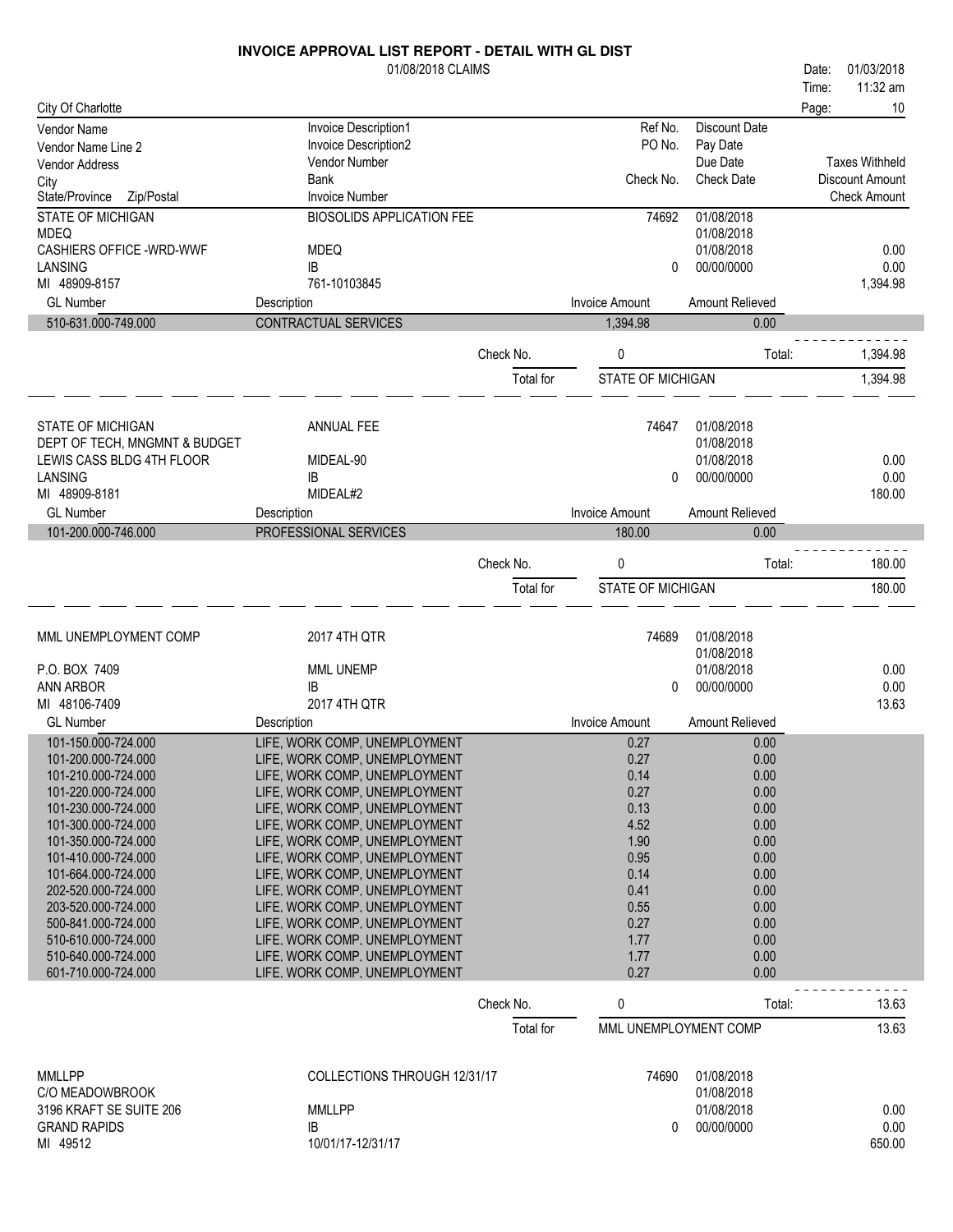|                                              | 01/08/2018 CLAIMS                               |           |                       |                    | Date: | 01/03/2018             |
|----------------------------------------------|-------------------------------------------------|-----------|-----------------------|--------------------|-------|------------------------|
|                                              |                                                 |           |                       |                    | Time: | 11:32 am               |
| City Of Charlotte                            |                                                 |           |                       |                    | Page: | 11                     |
| <b>Vendor Name</b>                           | Invoice Description1                            |           | Ref No.               | Discount Date      |       |                        |
| Vendor Name Line 2                           | Invoice Description2                            |           | PO No.                | Pay Date           |       |                        |
| <b>Vendor Address</b>                        | Vendor Number                                   |           |                       | Due Date           |       | <b>Taxes Withheld</b>  |
| City                                         | <b>Bank</b>                                     |           | Check No.             | <b>Check Date</b>  |       | <b>Discount Amount</b> |
| State/Province<br>Zip/Postal                 | <b>Invoice Number</b>                           |           |                       |                    |       | <b>Check Amount</b>    |
| <b>GL Number</b>                             | Description                                     |           | <b>Invoice Amount</b> | Amount Relieved    |       |                        |
| 101-000.000-205.000                          | <b>RESTITUTION PAYABLE</b>                      |           | 650.00                | 0.00               |       |                        |
|                                              |                                                 |           |                       |                    |       |                        |
|                                              |                                                 | Check No. | 0                     | Total:             |       | 650.00                 |
|                                              |                                                 | Total for | <b>MMLLPP</b>         |                    |       | 650.00                 |
| NCL OF WISCONSIN, INC                        | <b>LAB SUPPLIES</b>                             |           | 74645                 | 01/08/2018         |       |                        |
|                                              |                                                 |           |                       | 01/08/2018         |       |                        |
| P.O. BOX 8                                   | <b>NCL</b>                                      |           |                       | 01/08/2018         |       | 0.00                   |
| <b>BIRNAMWOOD</b>                            | IB                                              |           | 0                     | 00/00/0000         |       | 0.00                   |
| WI 54414                                     | 399668                                          |           |                       |                    |       | 306.40                 |
| <b>GL Number</b>                             | Description                                     |           | <b>Invoice Amount</b> | Amount Relieved    |       |                        |
| 510-631.000-739.000                          | <b>LABORATORY SUPPLIES</b>                      |           | 306.40                | 0.00               |       |                        |
|                                              |                                                 | Check No. | 0                     | Total:             |       | 306.40                 |
|                                              |                                                 | Total for | NCL OF WISCONSIN, INC |                    |       | 306.40                 |
|                                              |                                                 |           |                       |                    |       |                        |
| PACE ANALYTICAL SERVICES, LLC                | BROMOMETHANE/AV. CYANIDE                        |           | 74646                 | 01/08/2018         |       |                        |
| <b>FKA KAR LAB</b>                           |                                                 |           |                       | 01/08/2018         |       |                        |
| PO BOX 684056                                | <b>KARLAB</b>                                   |           |                       | 01/08/2018         |       | 0.00                   |
| CHICAGO,                                     | IB                                              |           | 0                     | 00/00/0000         |       | 0.00                   |
| IL 60695-4056                                | 1746203560                                      |           |                       |                    |       | 135.00                 |
| <b>GL Number</b>                             | Description                                     |           | <b>Invoice Amount</b> | Amount Relieved    |       |                        |
| 510-631.000-749.000                          | CONTRACTUAL SERVICES                            |           | 135.00                | 0.00               |       |                        |
| PACE ANALYTICAL SERVICES, LLC                | AVAILABLE CYANIDE ANALYSIS                      |           | 74693                 | 01/08/2018         |       |                        |
| <b>FKA KAR LAB</b>                           |                                                 |           |                       | 01/08/2018         |       |                        |
| PO BOX 684056                                | <b>KARLAB</b>                                   |           |                       | 01/08/2018         |       | 0.00                   |
| CHICAGO,                                     | IB                                              |           | $\Omega$              | 00/00/0000         |       | 0.00                   |
| IL 60695-4056                                | 712071                                          |           |                       |                    |       | 75.00                  |
| <b>GL Number</b>                             | Description                                     |           | Invoice Amount        | Amount Relieved    |       |                        |
| 510-631.000-749.000                          | CONTRACTUAL SERVICES                            |           | 75.00                 | 0.00               |       |                        |
| PACE ANALYTICAL SERVICES, LLC                | AV. CYANIDE/ANNUAL SAMPLE                       |           | 74694                 | 01/08/2018         |       |                        |
| <b>FKA KAR LAB</b>                           | CHARLOTTE ANODIZING                             |           |                       | 01/08/2018         |       |                        |
| PO BOX 684056                                | <b>KARLAB</b>                                   |           |                       | 01/08/2018         |       | 0.00                   |
| CHICAGO.                                     | IB                                              |           | $\Omega$              | 00/00/0000         |       | 0.00                   |
| IL 60695-4056                                | 1746203974                                      |           |                       |                    |       | 75.00                  |
| <b>GL Number</b>                             | Description                                     |           | <b>Invoice Amount</b> | Amount Relieved    |       |                        |
| 510-631.000-749.000                          | CONTRACTUAL SERVICES                            |           | 75.00                 | 0.00               |       |                        |
| PACE ANALYTICAL SERVICES, LLC                | AV, CYANIDE/ANNUAL SAMPLE                       |           | 74695                 | 01/08/2018         |       |                        |
| FKA KAR LAB                                  | CHARLOTTE ANODIZING                             |           |                       | 01/08/2018         |       |                        |
| PO BOX 684056                                | <b>KARLAB</b>                                   |           |                       | 01/08/2018         |       | 0.00                   |
| CHICAGO,                                     | IB                                              |           | 0                     | 00/00/0000         |       | 0.00                   |
| IL 60695-4056                                | 1746203989                                      |           |                       |                    |       | 75.00                  |
| <b>GL Number</b>                             | Description                                     |           | <b>Invoice Amount</b> | Amount Relieved    |       |                        |
| 510-631.000-749.000                          | CONTRACTUAL SERVICES                            |           | 75.00<br>74696        | 0.00<br>01/08/2018 |       |                        |
| PACE ANALYTICAL SERVICES, LLC<br>FKA KAR LAB | AV CYANIDE/ANNUAL SAMPLE<br>CHARLOTTE ANODIZING |           |                       | 01/08/2018         |       |                        |
| PO BOX 684056                                | <b>KARLAB</b>                                   |           |                       | 01/08/2018         |       | 0.00                   |
| CHICAGO,                                     | IB                                              |           | 0                     | 00/00/0000         |       | 0.00                   |
| IL 60695-4056                                | 1746204127                                      |           |                       |                    |       | 810.00                 |
| <b>GL Number</b>                             | Description                                     |           | <b>Invoice Amount</b> | Amount Relieved    |       |                        |
|                                              |                                                 |           |                       |                    |       |                        |

510-631.000-749.000 CONTRACTUAL SERVICES 810.00 0.00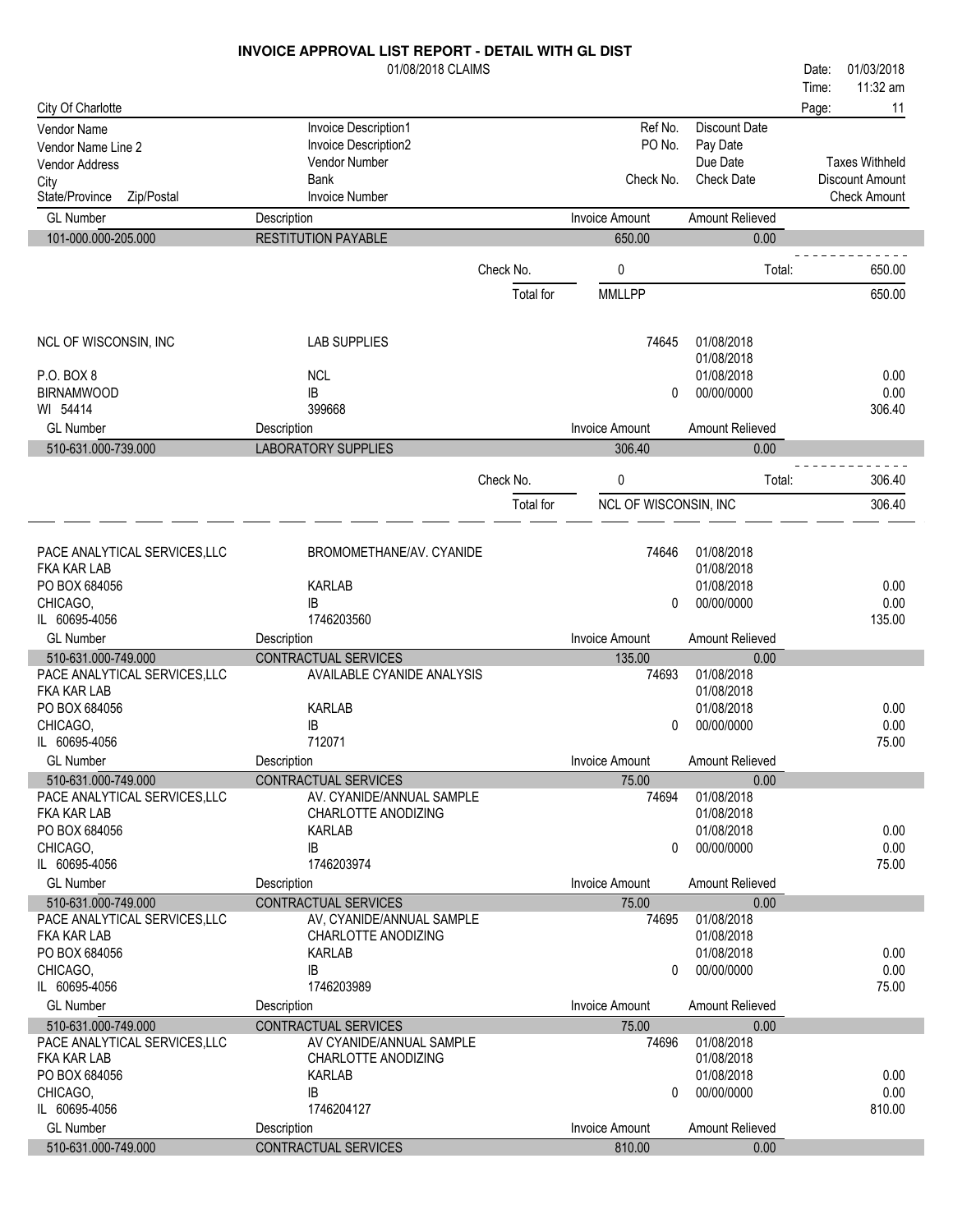## 01/08/2018 CLAIMS City Of Charlotte Time: Date: 01/03/2018 Page: 12 Vendor Name Invoice Description 1<br>
Vendor Name Line 2<br>
Vendor Name Line 2<br>
Invoice Description 2<br>
Invoice Description 2<br>
PO No. Pay Date Vendor Name Line 2 Invoice Description<br>1 Vendor Address Politics Po Number

**INVOICE APPROVAL LIST REPORT - DETAIL WITH GL DIST**

11:32 am

Taxes Withheld

Due Date

| Vendor Address<br>City<br>Zip/Postal<br>State/Province                                                                                                | Vendor Number<br>Bank<br><b>Invoice Number</b>                                                              |           | Check No.                                     | Due Date<br><b>Check Date</b>                                                   | <b>Taxes Withheld</b><br>Discount Amount<br><b>Check Amount</b> |
|-------------------------------------------------------------------------------------------------------------------------------------------------------|-------------------------------------------------------------------------------------------------------------|-----------|-----------------------------------------------|---------------------------------------------------------------------------------|-----------------------------------------------------------------|
|                                                                                                                                                       |                                                                                                             | Check No. | 0                                             | Total:                                                                          | 1,170.00                                                        |
|                                                                                                                                                       |                                                                                                             | Total for |                                               | PACE ANALYTICAL SERVICES, LLC                                                   | 1,170.00                                                        |
| PLUMMERS ENVIRONMENTAL<br>SERVICES INC<br>10075 SEDROC INDUSTRIAL DRIVE<br><b>BYRON CENTER</b><br>MI 49315<br><b>GL Number</b><br>510-651.000-731.000 | <b>HYDRO EXCAVATE</b><br><b>PLUMMERS</b><br>IB<br>1762465<br>Description<br><b>MATERIALS &amp; SUPPLIES</b> |           | 74697<br>0<br><b>Invoice Amount</b><br>894.50 | 01/08/2018<br>01/08/2018<br>01/08/2018<br>00/00/0000<br>Amount Relieved<br>0.00 | 0.00<br>0.00<br>894.50                                          |
|                                                                                                                                                       |                                                                                                             | Check No. | 0                                             | Total:                                                                          | 894.50                                                          |
|                                                                                                                                                       |                                                                                                             | Total for | PLUMMERS ENVIRONMENTAL                        |                                                                                 | 894.50                                                          |
| PROFESSIONAL MAINTENANCE<br><b>CLEANING COMPANY</b><br>14286 FRANCIS ROAD<br>LANSING<br>MI 48906                                                      | CLEANING-CITY HALL DEC 2017<br><b>PROMAINT</b><br>IB<br>121703                                              |           | 74698<br>0                                    | 01/08/2018<br>01/08/2018<br>01/08/2018<br>00/00/0000                            | 0.00<br>0.00<br>1,243.00                                        |
| <b>GL Number</b>                                                                                                                                      | Description                                                                                                 |           | <b>Invoice Amount</b>                         | Amount Relieved                                                                 |                                                                 |
| 101-664.000-749.000                                                                                                                                   | CONTRACTUAL SERVICES                                                                                        |           | 1,243.00                                      | 0.00                                                                            |                                                                 |
|                                                                                                                                                       |                                                                                                             | Check No. | 0                                             | Total:                                                                          | 1,243.00                                                        |
|                                                                                                                                                       |                                                                                                             | Total for |                                               | PROFESSIONAL MAINTENANCE                                                        | 1,243.00                                                        |
| QUILL CORP.<br>P.O. BOX 37600<br>PHLADELPHIA                                                                                                          | PAPER SUPPLIES<br>QUILCO<br>IB                                                                              |           | 74699<br>0                                    | 01/08/2018<br>01/08/2018<br>01/08/2018<br>00/00/0000                            | 0.00<br>0.00                                                    |
| PA 19101-0600<br><b>GL Number</b>                                                                                                                     | 3376851<br>Description                                                                                      |           | <b>Invoice Amount</b>                         | Amount Relieved                                                                 | 190.11                                                          |
| 101-210.000-731.000<br>101-350.000-731.000                                                                                                            | <b>MATERIALS &amp; SUPPLIES</b><br><b>MATERIALS &amp; SUPPLIES</b>                                          |           | 9.76<br>180.35                                | 0.00<br>0.00                                                                    |                                                                 |
|                                                                                                                                                       |                                                                                                             | Check No. | 0                                             | Total:                                                                          | 190.11                                                          |
|                                                                                                                                                       |                                                                                                             | Total for | QUILL CORP.                                   |                                                                                 | 190.11                                                          |
| RCL CONSTRUCTION COMPANY, INC<br>777 W. MAYNARD RD<br>SANFORD<br>MI 48657-9439                                                                        | FERRIC RELOCATION PROJECT<br><b>RCL</b><br>IB<br>TWO, TWO-RET                                               |           | 74700<br>0                                    | 01/08/2018<br>01/08/2018<br>01/08/2018<br>00/00/0000                            | 0.00<br>0.00<br>108,322.92                                      |
| <b>GL Number</b>                                                                                                                                      | Description                                                                                                 |           | Invoice Amount                                | Amount Relieved                                                                 |                                                                 |
| 510-000.000-211.000<br>510-910.000-864.631                                                                                                            | <b>RETAINAGE PAYABLE</b><br>CAPITAL OUTLAY - WWTP                                                           |           | $-12,035.88$<br>120,358.80                    | 0.00<br>0.00                                                                    |                                                                 |
|                                                                                                                                                       |                                                                                                             | Check No. | 0                                             | Total:                                                                          | 108,322.92                                                      |
|                                                                                                                                                       |                                                                                                             | Total for |                                               | RCL CONSTRUCTION COMPANY,                                                       | 108,322.92                                                      |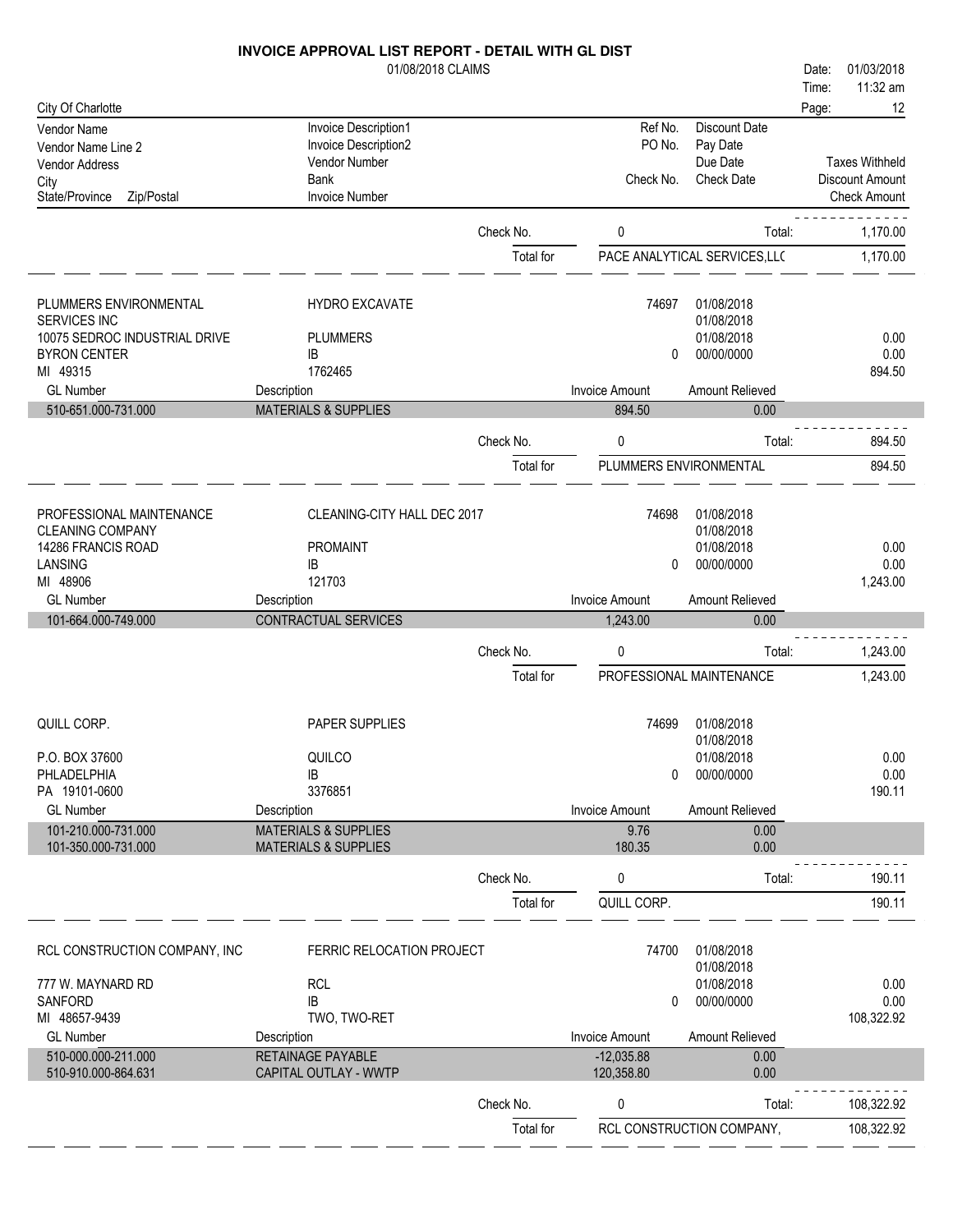|                                   | <b>INVOICE APPROVAL LIST REPORT - DETAIL WITH GL DIST</b> |           |                          |                          |       |                       |
|-----------------------------------|-----------------------------------------------------------|-----------|--------------------------|--------------------------|-------|-----------------------|
|                                   | 01/08/2018 CLAIMS                                         |           |                          |                          | Date: | 01/03/2018            |
|                                   |                                                           |           |                          |                          | Time: | 11:32 am              |
| City Of Charlotte                 |                                                           |           |                          |                          | Page: | 13                    |
| <b>Vendor Name</b>                | Invoice Description1                                      |           | Ref No.                  | Discount Date            |       |                       |
| Vendor Name Line 2                | Invoice Description2                                      |           | PO No.                   | Pay Date                 |       |                       |
| <b>Vendor Address</b>             | Vendor Number                                             |           |                          | Due Date                 |       | <b>Taxes Withheld</b> |
| City                              | <b>Bank</b>                                               |           | Check No.                | <b>Check Date</b>        |       | Discount Amount       |
| State/Province<br>Zip/Postal      | <b>Invoice Number</b>                                     |           |                          |                          |       | <b>Check Amount</b>   |
| <b>ERIC ROGERS LLC</b>            | PAYMENT #3 OF 10 DDA                                      |           | 74701                    | 01/08/2018               |       |                       |
|                                   | SNOW REMOVAL                                              |           |                          | 01/08/2018               |       |                       |
| PO BOX 190                        | <b>ROGER</b>                                              |           |                          | 01/08/2018               |       | 0.00                  |
| <b>CHARLOTTE</b>                  | IB                                                        |           | 0                        | 00/00/0000               |       | 0.00                  |
| MI 48813                          | 16577                                                     |           |                          |                          |       | 1,080.00              |
| <b>GL Number</b>                  | Description                                               |           | <b>Invoice Amount</b>    | Amount Relieved          |       |                       |
| 260-800.000-749.000               | <b>CONTRACTUAL SERVICES</b>                               |           | 1,080.00                 | 0.00                     |       |                       |
| <b>ERIC ROGERS LLC</b>            | PAYMENT #4 OF 10 FOR DDA                                  |           | 74702                    | 01/08/2018<br>01/08/2018 |       |                       |
| PO BOX 190                        | SNOW REMOVAL<br><b>ROGER</b>                              |           |                          | 01/08/2018               |       | 0.00                  |
|                                   | IB                                                        |           | $\Omega$                 | 00/00/0000               |       | 0.00                  |
| <b>CHARLOTTE</b><br>MI 48813      | 16578                                                     |           |                          |                          |       | 1,080.00              |
| <b>GL Number</b>                  | Description                                               |           | <b>Invoice Amount</b>    | Amount Relieved          |       |                       |
| 260-800.000-749.000               | CONTRACTUAL SERVICES                                      |           | 1,080.00                 | 0.00                     |       |                       |
|                                   |                                                           |           |                          |                          |       |                       |
|                                   |                                                           | Check No. | 0                        | Total:                   |       | 2,160.00              |
|                                   |                                                           | Total for | ERIC ROGERS LLC          |                          |       | 2,160.00              |
|                                   |                                                           |           |                          |                          |       |                       |
|                                   |                                                           |           |                          |                          |       |                       |
| S CENTRAL MI WATER ASSOC          | ANN MTG-RICH, YOUNGS, GILSON                              |           | 74708                    | 01/08/2018               |       |                       |
| <b>SCMWA</b><br>C/O KEN MCDONOUGH | GARRISON, COWHAM, GRIFFITH<br><b>SCMWA</b>                |           |                          | 01/08/2018<br>01/08/2018 |       | 0.00                  |
|                                   | IB                                                        |           | 0                        | 00/00/0000               |       | 0.00                  |
| <b>DURAND</b><br>MI 48429         | <b>JAN 2018</b>                                           |           |                          |                          |       | 210.00                |
| <b>GL Number</b>                  | Description                                               |           | <b>Invoice Amount</b>    | Amount Relieved          |       |                       |
| 510-640.000-748.000               | <b>CONFERENCES &amp; TRAINING</b>                         |           | 210.00                   | 0.00                     |       |                       |
|                                   |                                                           |           |                          |                          |       |                       |
|                                   |                                                           | Check No. | 0                        | Total:                   |       | 210.00                |
|                                   |                                                           | Total for | S CENTRAL MI WATER ASSOC |                          |       | 210.00                |
|                                   |                                                           |           |                          |                          |       |                       |
| SHRED-IT USA LLC                  | <b>MONTHLY SHREDDING</b>                                  |           | 74713                    | 01/08/2018<br>01/08/2018 |       |                       |
| 4717 BROADMOOR AVE SE STE B       | <b>SHREIT</b>                                             |           |                          | 01/08/2018               |       | 0.00                  |
| <b>GRAND RAPIDS</b>               | IB                                                        |           | $\Omega$                 | 00/00/0000               |       | 0.00                  |
| MI 49512-9330                     | 8123765441                                                |           |                          |                          |       | 111.48                |
| <b>GL Number</b>                  | Description                                               |           | <b>Invoice Amount</b>    | Amount Relieved          |       |                       |
| 101-300.000-749.000               | CONTRACTUAL SERVICES                                      |           | 111.48                   | 0.00                     |       |                       |
|                                   |                                                           |           |                          |                          |       |                       |
|                                   |                                                           | Check No. | 0                        | Total:                   |       | 111.48                |
|                                   |                                                           | Total for | SHRED-IT USA LLC         |                          |       | 111.48                |
|                                   |                                                           |           |                          |                          |       |                       |
| STANDARD LIFE INSURANCE CO        | 2018 JANUARY                                              |           | 74651                    | 01/08/2018<br>01/08/2018 |       |                       |
| P.O. BOX 6306                     | <b>STANDARD</b>                                           |           |                          | 01/08/2018               |       | 0.00                  |
| <b>PORTLAND</b>                   | <b>IB</b>                                                 |           | 0                        | 00/00/0000               |       | 0.00                  |
| OR 97228-6306                     | 2018 JANUARY                                              |           |                          |                          |       | 1,281.92              |
| <b>GL Number</b>                  | Description                                               |           | <b>Invoice Amount</b>    | Amount Relieved          |       |                       |
| 101-150.000-724.000               | LIFE, WORK COMP, UNEMPLOYMENT                             |           | 45.33                    | 0.00                     |       |                       |
| 101-200.000-724.000               | LIFE, WORK COMP, UNEMPLOYMENT                             |           | 59.70                    | 0.00                     |       |                       |
| 101-210.000-724.000               | LIFE, WORK COMP, UNEMPLOYMENT                             |           | 25.47                    | 0.00                     |       |                       |
| 101-220.000-724.000               | LIFE, WORK COMP, UNEMPLOYMENT                             |           | 90.64                    | 0.00                     |       |                       |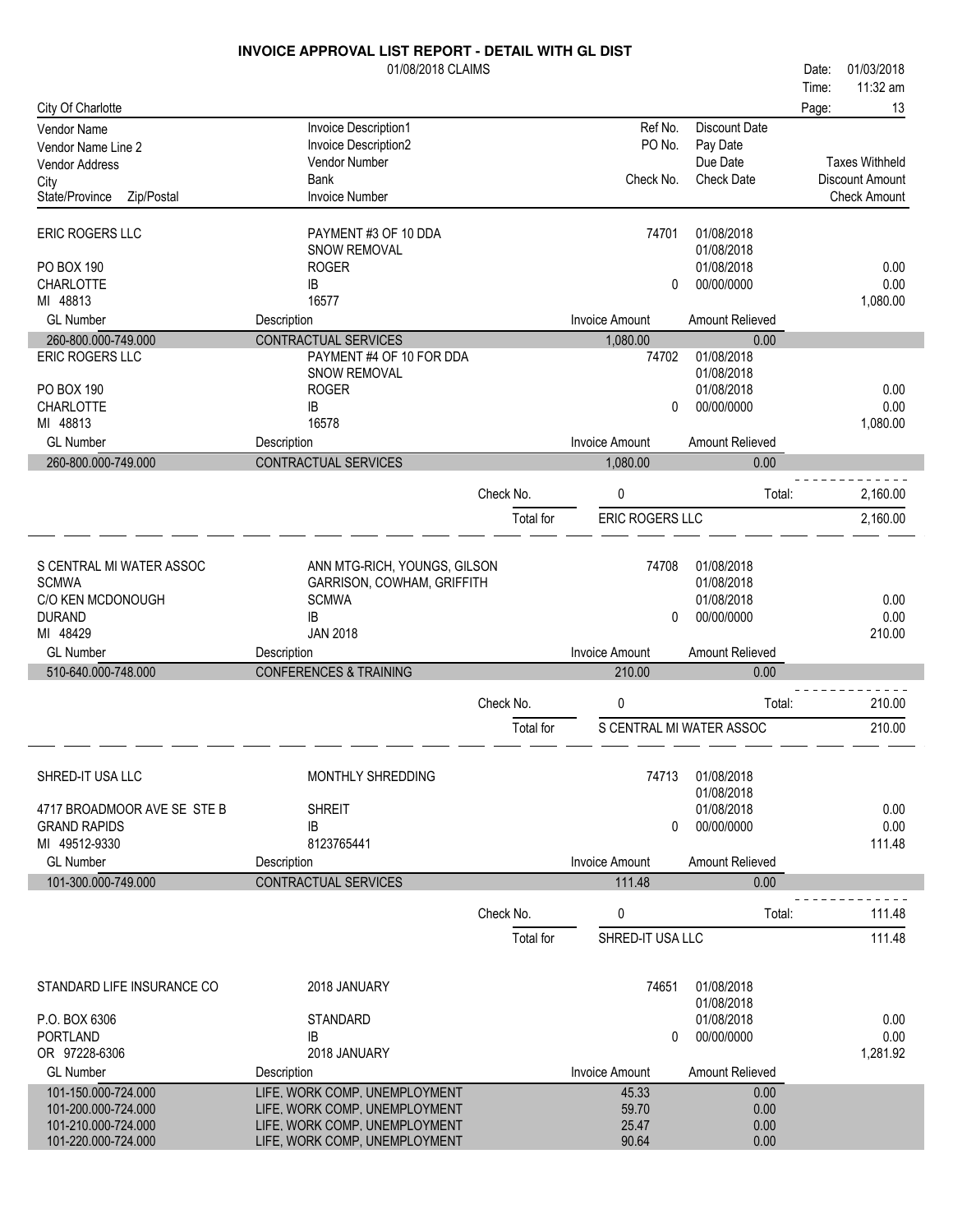|                                      | 01/08/2018 CLAIMS               |           |                       |                               | 01/03/2018<br>Date:                      |
|--------------------------------------|---------------------------------|-----------|-----------------------|-------------------------------|------------------------------------------|
|                                      |                                 |           |                       |                               | 11:32 am<br>Time:                        |
| City Of Charlotte                    |                                 |           |                       |                               | 14<br>Page:                              |
| Vendor Name                          | Invoice Description1            |           | Ref No.               | <b>Discount Date</b>          |                                          |
| Vendor Name Line 2                   | Invoice Description2            |           | PO No.                | Pay Date                      |                                          |
| <b>Vendor Address</b>                | Vendor Number<br><b>Bank</b>    |           | Check No.             | Due Date<br><b>Check Date</b> | <b>Taxes Withheld</b><br>Discount Amount |
| City<br>State/Province<br>Zip/Postal | <b>Invoice Number</b>           |           |                       |                               | <b>Check Amount</b>                      |
| 101-221.000-724.000                  | LIFE, WORK COMP, UNEMPLOYMENT   |           | 323.67                | 0.00                          |                                          |
| 101-230.000-724.000                  | LIFE, WORK COMP, UNEMPLOYMENT   |           | 33.86                 | 0.00                          |                                          |
| 101-300.000-724.000                  | LIFE, WORK COMP, UNEMPLOYMENT   |           | 408.83                | 0.00                          |                                          |
| 101-350.000-724.000                  | LIFE, WORK COMP, UNEMPLOYMENT   |           | 165.44                | 0.00                          |                                          |
| 101-410.000-724.000                  | LIFE, WORK COMP, UNEMPLOYMENT   |           | 128.98                | 0.00                          |                                          |
|                                      |                                 | Check No. | 0                     | Total:                        | 1,281.92                                 |
|                                      |                                 | Total for |                       | STANDARD LIFE INSURANCE CO    | 1,281.92                                 |
| SUPERFLEET MASTERCARD PROG.          | MONTHLY FLEET GAS               |           | 74715                 | 01/08/2018                    |                                          |
|                                      |                                 |           |                       | 01/08/2018                    |                                          |
| P.O. BOX 70995                       | <b>SUPERLFEET</b>               |           |                       | 01/08/2018                    | 0.00                                     |
| CHARLOTTE                            | IB                              |           | 0                     | 00/00/0000                    | 0.00                                     |
| NC 28272-0995                        | FB749 11/17/17-12/17/17         |           |                       |                               | 2,199.63                                 |
| <b>GL Number</b>                     | Description                     |           | <b>Invoice Amount</b> | Amount Relieved               |                                          |
| 101-300.000-734.000                  | <b>GASOLINE &amp; OIL</b>       |           | 2,199.63              | 0.00                          |                                          |
|                                      |                                 | Check No. | 0                     | Total:                        | 2,199.63                                 |
|                                      |                                 | Total for |                       | SUPERFLEET MASTERCARD PRO     | 2,199.63                                 |
| TELEDYNE INSTRUMENTS, INC            | MOUNTING BRACKET-SAMPLER        |           | 74648                 | 01/08/2018                    |                                          |
|                                      |                                 |           |                       | 01/08/2018                    |                                          |
| P.O. BOX 121175                      | TELEDYNE                        |           |                       | 01/08/2018                    | 0.00                                     |
| <b>CHICAGO</b>                       | IB                              |           | 0                     | 00/00/0000                    | 0.00                                     |
| IL 60693                             | S020223453                      |           |                       |                               | 119.00                                   |
| <b>GL Number</b>                     | Description                     |           | <b>Invoice Amount</b> | Amount Relieved               |                                          |
| 510-631.000-738.000                  | OPERATING SUPPLIES              |           | 119.00                | 0.00                          |                                          |
|                                      |                                 | Check No. | 0                     | Total:                        | 119.00                                   |
|                                      |                                 | Total for |                       | TELEDYNE INSTRUMENTS, INC     | 119.00                                   |
| <b>RICK TERPSTRA</b>                 | 2017 OCT-DEC INSURANCE          |           | 74705                 | 01/08/2018                    |                                          |
|                                      | OPT-OUT PAYMENT                 |           |                       | 01/08/2018                    |                                          |
|                                      | <b>TERPRI</b>                   |           |                       | 01/08/2018                    | 0.00                                     |
|                                      | IB                              |           | 0                     | 00/00/0000                    | 0.00<br>750.00                           |
| <b>GL Number</b>                     | 2017OCT-DEC<br>Description      |           | <b>Invoice Amount</b> | Amount Relieved               |                                          |
| 101-200.000-715.000                  | <b>HEALTH REIMBURSEMENT</b>     |           | 750.00                | 0.00                          |                                          |
|                                      |                                 |           |                       |                               |                                          |
|                                      |                                 | Check No. | 0                     | Total:                        | 750.00                                   |
|                                      |                                 | Total for | <b>RICK TERPSTRA</b>  |                               | 750.00                                   |
| <b>TSC TRACTOR SUPPLY</b>            | <b>BOLTS, NUTS</b>              |           | 74703                 | 01/08/2018                    |                                          |
| ACT #6035301202507495                |                                 |           |                       | 01/08/2018                    |                                          |
| DEPT 30-1202507495                   | <b>TSC</b>                      |           |                       | 01/08/2018                    | 0.00                                     |
| <b>PHOENIX</b>                       | IB                              |           | 0                     | 00/00/0000                    | 0.00                                     |
| AZ 85062-8004                        | 683075                          |           |                       |                               | 9.93                                     |
| <b>GL Number</b>                     | Description                     |           | <b>Invoice Amount</b> | Amount Relieved               |                                          |
| 601-712.000-731.000                  | <b>MATERIALS &amp; SUPPLIES</b> |           | 9.93                  | 0.00                          |                                          |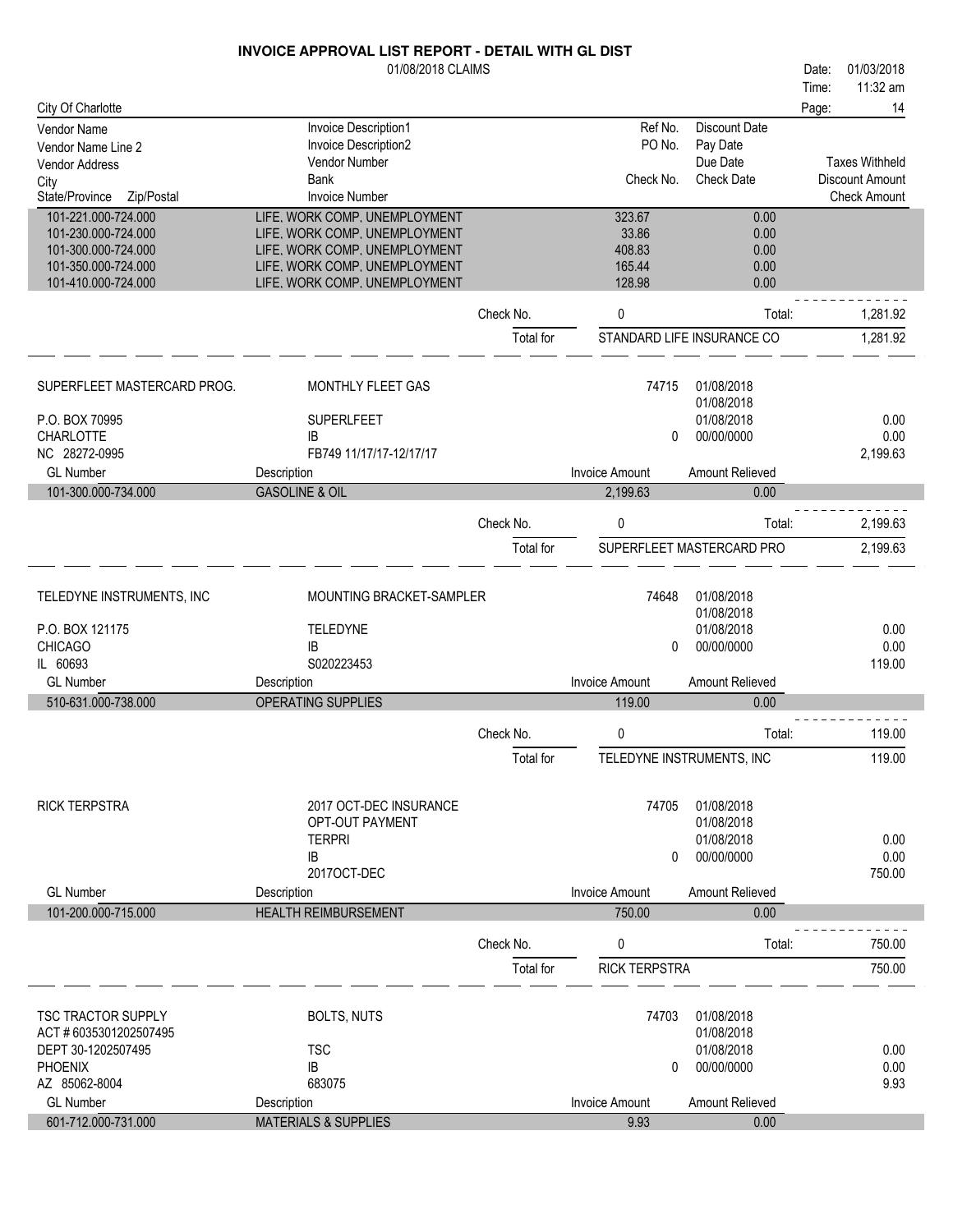| Time:<br>City Of Charlotte<br>15<br>Page:<br>Invoice Description1<br>Ref No.<br><b>Discount Date</b><br>Vendor Name<br>PO No.<br>Invoice Description2<br>Pay Date<br>Vendor Name Line 2<br>Due Date<br><b>Taxes Withheld</b><br>Vendor Number<br><b>Vendor Address</b><br>Bank<br>Check No.<br><b>Check Date</b><br>Discount Amount<br>City<br><b>Invoice Number</b><br><b>Check Amount</b><br>State/Province<br>Zip/Postal<br><b>TSC TRACTOR SUPPLY</b><br>01/08/2018<br><b>BOLTS, NUTS</b><br>74704<br>ACT #6035301202507495<br>01/08/2018<br><b>TSC</b><br>01/08/2018<br>DEPT 30-1202507495<br>0.00<br>00/00/0000<br>0.00<br><b>PHOENIX</b><br>IB<br>0<br>AZ 85062-8004<br>278453<br>4.44<br><b>GL Number</b><br><b>Invoice Amount</b><br>Amount Relieved<br>Description<br>601-712.000-731.000<br><b>MATERIALS &amp; SUPPLIES</b><br>4.44<br>0.00<br>0<br>14.37<br>Check No.<br>Total:<br>14.37<br><b>TSC TRACTOR SUPPLY</b><br>Total for<br>UNITED STATES POST OFFICE<br>POSTAGE BUFF UTILITY BILLS<br>74706<br>01/08/2018<br>01/08/2018<br>117 WEST LOVETT<br><b>UNITST</b><br>01/08/2018<br>0.00<br><b>CHARLOTTE</b><br>01/02/2018<br>0.00<br>IB<br>10451<br>MI 48813<br><b>JAN 2018</b><br>333.20<br><b>GL Number</b><br><b>Invoice Amount</b><br>Amount Relieved<br>Description<br>510-610.000-732.000<br><b>POSTAGE</b><br>222.13<br>0.00<br>0.00<br>510-640.000-732.000<br><b>POSTAGE</b><br>111.07<br>Check No.<br>333.20 H<br>10451<br>Total:<br>UNITED STATES POST OFFICE<br>333.20<br>Total for<br>VISION SERVICE PLAN<br>2018 JANUARY<br>74638<br>01/08/2018<br>01/08/2018<br><b>VSP</b><br>01/08/2018<br>PO BOX 742788<br>0.00<br><b>LOS ANGELES</b><br>IB<br>0.00<br>00/00/0000<br>0<br>CA 90074-2788<br>2018 JANUARY<br>337.50<br><b>GL Number</b><br><b>Invoice Amount</b><br>Amount Relieved<br>Description<br>101-221.000-723.000<br><b>VISION CARE</b><br>153.36<br>0.00<br>101-410.000-723.000<br><b>VISION CARE</b><br>1.99<br>0.00<br>0.00<br>202-520.000-723.000<br>2.65<br><b>VISION CARE</b><br>2.65<br>0.00<br>203-520.000-723.000<br><b>VISION CARE</b><br>510-610.000-723.000<br>151.55<br>0.00<br><b>VISION CARE</b><br>24.63<br>0.00<br>510-640.000-723.000<br><b>VISION CARE</b><br>601-710.000-723.000<br>0.67<br>0.00<br><b>VISION CARE</b><br>VISION SERVICE PLAN<br>2018 JANUARY<br>01/08/2018<br>74639<br>01/08/2018<br><b>VSP</b><br>PO BOX 742788<br>01/08/2018<br>0.00<br>00/00/0000<br>0.00<br><b>LOS ANGELES</b><br>IB<br>0<br>620.86<br>CA 90074-2788<br>2018 JANUARY<br><b>GL Number</b><br><b>Invoice Amount</b><br>Amount Relieved<br>Description<br>101-150.000-723.000<br><b>VISION CARE</b><br>16.98<br>0.00<br>101-200.000-723.000<br><b>VISION CARE</b><br>60.92<br>0.00<br>16.98<br>0.00<br>101-210.000-723.000<br><b>VISION CARE</b><br>0.00<br>101-220.000-723.000<br><b>VISION CARE</b><br>45.09<br>30.46<br>101-230.000-723.000<br>0.00<br><b>VISION CARE</b><br>101-300.000-723.000<br>324.51<br>0.00<br><b>VISION CARE</b><br>97.81<br>101-350.000-723.000<br><b>VISION CARE</b><br>0.00 | 01/08/2018 CLAIMS |  | Date: | 01/03/2018 |
|-------------------------------------------------------------------------------------------------------------------------------------------------------------------------------------------------------------------------------------------------------------------------------------------------------------------------------------------------------------------------------------------------------------------------------------------------------------------------------------------------------------------------------------------------------------------------------------------------------------------------------------------------------------------------------------------------------------------------------------------------------------------------------------------------------------------------------------------------------------------------------------------------------------------------------------------------------------------------------------------------------------------------------------------------------------------------------------------------------------------------------------------------------------------------------------------------------------------------------------------------------------------------------------------------------------------------------------------------------------------------------------------------------------------------------------------------------------------------------------------------------------------------------------------------------------------------------------------------------------------------------------------------------------------------------------------------------------------------------------------------------------------------------------------------------------------------------------------------------------------------------------------------------------------------------------------------------------------------------------------------------------------------------------------------------------------------------------------------------------------------------------------------------------------------------------------------------------------------------------------------------------------------------------------------------------------------------------------------------------------------------------------------------------------------------------------------------------------------------------------------------------------------------------------------------------------------------------------------------------------------------------------------------------------------------------------------------------------------------------------------------------------------------------------------------------------------------------------------------------------------------------------------------------------------------------------------------------------------------------------------------------------------------------------------------|-------------------|--|-------|------------|
|                                                                                                                                                                                                                                                                                                                                                                                                                                                                                                                                                                                                                                                                                                                                                                                                                                                                                                                                                                                                                                                                                                                                                                                                                                                                                                                                                                                                                                                                                                                                                                                                                                                                                                                                                                                                                                                                                                                                                                                                                                                                                                                                                                                                                                                                                                                                                                                                                                                                                                                                                                                                                                                                                                                                                                                                                                                                                                                                                                                                                                                       |                   |  |       | 11:32 am   |
|                                                                                                                                                                                                                                                                                                                                                                                                                                                                                                                                                                                                                                                                                                                                                                                                                                                                                                                                                                                                                                                                                                                                                                                                                                                                                                                                                                                                                                                                                                                                                                                                                                                                                                                                                                                                                                                                                                                                                                                                                                                                                                                                                                                                                                                                                                                                                                                                                                                                                                                                                                                                                                                                                                                                                                                                                                                                                                                                                                                                                                                       |                   |  |       |            |
|                                                                                                                                                                                                                                                                                                                                                                                                                                                                                                                                                                                                                                                                                                                                                                                                                                                                                                                                                                                                                                                                                                                                                                                                                                                                                                                                                                                                                                                                                                                                                                                                                                                                                                                                                                                                                                                                                                                                                                                                                                                                                                                                                                                                                                                                                                                                                                                                                                                                                                                                                                                                                                                                                                                                                                                                                                                                                                                                                                                                                                                       |                   |  |       |            |
|                                                                                                                                                                                                                                                                                                                                                                                                                                                                                                                                                                                                                                                                                                                                                                                                                                                                                                                                                                                                                                                                                                                                                                                                                                                                                                                                                                                                                                                                                                                                                                                                                                                                                                                                                                                                                                                                                                                                                                                                                                                                                                                                                                                                                                                                                                                                                                                                                                                                                                                                                                                                                                                                                                                                                                                                                                                                                                                                                                                                                                                       |                   |  |       |            |
|                                                                                                                                                                                                                                                                                                                                                                                                                                                                                                                                                                                                                                                                                                                                                                                                                                                                                                                                                                                                                                                                                                                                                                                                                                                                                                                                                                                                                                                                                                                                                                                                                                                                                                                                                                                                                                                                                                                                                                                                                                                                                                                                                                                                                                                                                                                                                                                                                                                                                                                                                                                                                                                                                                                                                                                                                                                                                                                                                                                                                                                       |                   |  |       |            |
|                                                                                                                                                                                                                                                                                                                                                                                                                                                                                                                                                                                                                                                                                                                                                                                                                                                                                                                                                                                                                                                                                                                                                                                                                                                                                                                                                                                                                                                                                                                                                                                                                                                                                                                                                                                                                                                                                                                                                                                                                                                                                                                                                                                                                                                                                                                                                                                                                                                                                                                                                                                                                                                                                                                                                                                                                                                                                                                                                                                                                                                       |                   |  |       |            |
|                                                                                                                                                                                                                                                                                                                                                                                                                                                                                                                                                                                                                                                                                                                                                                                                                                                                                                                                                                                                                                                                                                                                                                                                                                                                                                                                                                                                                                                                                                                                                                                                                                                                                                                                                                                                                                                                                                                                                                                                                                                                                                                                                                                                                                                                                                                                                                                                                                                                                                                                                                                                                                                                                                                                                                                                                                                                                                                                                                                                                                                       |                   |  |       |            |
|                                                                                                                                                                                                                                                                                                                                                                                                                                                                                                                                                                                                                                                                                                                                                                                                                                                                                                                                                                                                                                                                                                                                                                                                                                                                                                                                                                                                                                                                                                                                                                                                                                                                                                                                                                                                                                                                                                                                                                                                                                                                                                                                                                                                                                                                                                                                                                                                                                                                                                                                                                                                                                                                                                                                                                                                                                                                                                                                                                                                                                                       |                   |  |       |            |
|                                                                                                                                                                                                                                                                                                                                                                                                                                                                                                                                                                                                                                                                                                                                                                                                                                                                                                                                                                                                                                                                                                                                                                                                                                                                                                                                                                                                                                                                                                                                                                                                                                                                                                                                                                                                                                                                                                                                                                                                                                                                                                                                                                                                                                                                                                                                                                                                                                                                                                                                                                                                                                                                                                                                                                                                                                                                                                                                                                                                                                                       |                   |  |       |            |
|                                                                                                                                                                                                                                                                                                                                                                                                                                                                                                                                                                                                                                                                                                                                                                                                                                                                                                                                                                                                                                                                                                                                                                                                                                                                                                                                                                                                                                                                                                                                                                                                                                                                                                                                                                                                                                                                                                                                                                                                                                                                                                                                                                                                                                                                                                                                                                                                                                                                                                                                                                                                                                                                                                                                                                                                                                                                                                                                                                                                                                                       |                   |  |       |            |
|                                                                                                                                                                                                                                                                                                                                                                                                                                                                                                                                                                                                                                                                                                                                                                                                                                                                                                                                                                                                                                                                                                                                                                                                                                                                                                                                                                                                                                                                                                                                                                                                                                                                                                                                                                                                                                                                                                                                                                                                                                                                                                                                                                                                                                                                                                                                                                                                                                                                                                                                                                                                                                                                                                                                                                                                                                                                                                                                                                                                                                                       |                   |  |       |            |
|                                                                                                                                                                                                                                                                                                                                                                                                                                                                                                                                                                                                                                                                                                                                                                                                                                                                                                                                                                                                                                                                                                                                                                                                                                                                                                                                                                                                                                                                                                                                                                                                                                                                                                                                                                                                                                                                                                                                                                                                                                                                                                                                                                                                                                                                                                                                                                                                                                                                                                                                                                                                                                                                                                                                                                                                                                                                                                                                                                                                                                                       |                   |  |       |            |
|                                                                                                                                                                                                                                                                                                                                                                                                                                                                                                                                                                                                                                                                                                                                                                                                                                                                                                                                                                                                                                                                                                                                                                                                                                                                                                                                                                                                                                                                                                                                                                                                                                                                                                                                                                                                                                                                                                                                                                                                                                                                                                                                                                                                                                                                                                                                                                                                                                                                                                                                                                                                                                                                                                                                                                                                                                                                                                                                                                                                                                                       |                   |  |       |            |
|                                                                                                                                                                                                                                                                                                                                                                                                                                                                                                                                                                                                                                                                                                                                                                                                                                                                                                                                                                                                                                                                                                                                                                                                                                                                                                                                                                                                                                                                                                                                                                                                                                                                                                                                                                                                                                                                                                                                                                                                                                                                                                                                                                                                                                                                                                                                                                                                                                                                                                                                                                                                                                                                                                                                                                                                                                                                                                                                                                                                                                                       |                   |  |       |            |
|                                                                                                                                                                                                                                                                                                                                                                                                                                                                                                                                                                                                                                                                                                                                                                                                                                                                                                                                                                                                                                                                                                                                                                                                                                                                                                                                                                                                                                                                                                                                                                                                                                                                                                                                                                                                                                                                                                                                                                                                                                                                                                                                                                                                                                                                                                                                                                                                                                                                                                                                                                                                                                                                                                                                                                                                                                                                                                                                                                                                                                                       |                   |  |       |            |
|                                                                                                                                                                                                                                                                                                                                                                                                                                                                                                                                                                                                                                                                                                                                                                                                                                                                                                                                                                                                                                                                                                                                                                                                                                                                                                                                                                                                                                                                                                                                                                                                                                                                                                                                                                                                                                                                                                                                                                                                                                                                                                                                                                                                                                                                                                                                                                                                                                                                                                                                                                                                                                                                                                                                                                                                                                                                                                                                                                                                                                                       |                   |  |       |            |
|                                                                                                                                                                                                                                                                                                                                                                                                                                                                                                                                                                                                                                                                                                                                                                                                                                                                                                                                                                                                                                                                                                                                                                                                                                                                                                                                                                                                                                                                                                                                                                                                                                                                                                                                                                                                                                                                                                                                                                                                                                                                                                                                                                                                                                                                                                                                                                                                                                                                                                                                                                                                                                                                                                                                                                                                                                                                                                                                                                                                                                                       |                   |  |       |            |
|                                                                                                                                                                                                                                                                                                                                                                                                                                                                                                                                                                                                                                                                                                                                                                                                                                                                                                                                                                                                                                                                                                                                                                                                                                                                                                                                                                                                                                                                                                                                                                                                                                                                                                                                                                                                                                                                                                                                                                                                                                                                                                                                                                                                                                                                                                                                                                                                                                                                                                                                                                                                                                                                                                                                                                                                                                                                                                                                                                                                                                                       |                   |  |       |            |
|                                                                                                                                                                                                                                                                                                                                                                                                                                                                                                                                                                                                                                                                                                                                                                                                                                                                                                                                                                                                                                                                                                                                                                                                                                                                                                                                                                                                                                                                                                                                                                                                                                                                                                                                                                                                                                                                                                                                                                                                                                                                                                                                                                                                                                                                                                                                                                                                                                                                                                                                                                                                                                                                                                                                                                                                                                                                                                                                                                                                                                                       |                   |  |       |            |
|                                                                                                                                                                                                                                                                                                                                                                                                                                                                                                                                                                                                                                                                                                                                                                                                                                                                                                                                                                                                                                                                                                                                                                                                                                                                                                                                                                                                                                                                                                                                                                                                                                                                                                                                                                                                                                                                                                                                                                                                                                                                                                                                                                                                                                                                                                                                                                                                                                                                                                                                                                                                                                                                                                                                                                                                                                                                                                                                                                                                                                                       |                   |  |       |            |
|                                                                                                                                                                                                                                                                                                                                                                                                                                                                                                                                                                                                                                                                                                                                                                                                                                                                                                                                                                                                                                                                                                                                                                                                                                                                                                                                                                                                                                                                                                                                                                                                                                                                                                                                                                                                                                                                                                                                                                                                                                                                                                                                                                                                                                                                                                                                                                                                                                                                                                                                                                                                                                                                                                                                                                                                                                                                                                                                                                                                                                                       |                   |  |       |            |
|                                                                                                                                                                                                                                                                                                                                                                                                                                                                                                                                                                                                                                                                                                                                                                                                                                                                                                                                                                                                                                                                                                                                                                                                                                                                                                                                                                                                                                                                                                                                                                                                                                                                                                                                                                                                                                                                                                                                                                                                                                                                                                                                                                                                                                                                                                                                                                                                                                                                                                                                                                                                                                                                                                                                                                                                                                                                                                                                                                                                                                                       |                   |  |       |            |
|                                                                                                                                                                                                                                                                                                                                                                                                                                                                                                                                                                                                                                                                                                                                                                                                                                                                                                                                                                                                                                                                                                                                                                                                                                                                                                                                                                                                                                                                                                                                                                                                                                                                                                                                                                                                                                                                                                                                                                                                                                                                                                                                                                                                                                                                                                                                                                                                                                                                                                                                                                                                                                                                                                                                                                                                                                                                                                                                                                                                                                                       |                   |  |       |            |
|                                                                                                                                                                                                                                                                                                                                                                                                                                                                                                                                                                                                                                                                                                                                                                                                                                                                                                                                                                                                                                                                                                                                                                                                                                                                                                                                                                                                                                                                                                                                                                                                                                                                                                                                                                                                                                                                                                                                                                                                                                                                                                                                                                                                                                                                                                                                                                                                                                                                                                                                                                                                                                                                                                                                                                                                                                                                                                                                                                                                                                                       |                   |  |       |            |
|                                                                                                                                                                                                                                                                                                                                                                                                                                                                                                                                                                                                                                                                                                                                                                                                                                                                                                                                                                                                                                                                                                                                                                                                                                                                                                                                                                                                                                                                                                                                                                                                                                                                                                                                                                                                                                                                                                                                                                                                                                                                                                                                                                                                                                                                                                                                                                                                                                                                                                                                                                                                                                                                                                                                                                                                                                                                                                                                                                                                                                                       |                   |  |       |            |
|                                                                                                                                                                                                                                                                                                                                                                                                                                                                                                                                                                                                                                                                                                                                                                                                                                                                                                                                                                                                                                                                                                                                                                                                                                                                                                                                                                                                                                                                                                                                                                                                                                                                                                                                                                                                                                                                                                                                                                                                                                                                                                                                                                                                                                                                                                                                                                                                                                                                                                                                                                                                                                                                                                                                                                                                                                                                                                                                                                                                                                                       |                   |  |       |            |
|                                                                                                                                                                                                                                                                                                                                                                                                                                                                                                                                                                                                                                                                                                                                                                                                                                                                                                                                                                                                                                                                                                                                                                                                                                                                                                                                                                                                                                                                                                                                                                                                                                                                                                                                                                                                                                                                                                                                                                                                                                                                                                                                                                                                                                                                                                                                                                                                                                                                                                                                                                                                                                                                                                                                                                                                                                                                                                                                                                                                                                                       |                   |  |       |            |
|                                                                                                                                                                                                                                                                                                                                                                                                                                                                                                                                                                                                                                                                                                                                                                                                                                                                                                                                                                                                                                                                                                                                                                                                                                                                                                                                                                                                                                                                                                                                                                                                                                                                                                                                                                                                                                                                                                                                                                                                                                                                                                                                                                                                                                                                                                                                                                                                                                                                                                                                                                                                                                                                                                                                                                                                                                                                                                                                                                                                                                                       |                   |  |       |            |
|                                                                                                                                                                                                                                                                                                                                                                                                                                                                                                                                                                                                                                                                                                                                                                                                                                                                                                                                                                                                                                                                                                                                                                                                                                                                                                                                                                                                                                                                                                                                                                                                                                                                                                                                                                                                                                                                                                                                                                                                                                                                                                                                                                                                                                                                                                                                                                                                                                                                                                                                                                                                                                                                                                                                                                                                                                                                                                                                                                                                                                                       |                   |  |       |            |
|                                                                                                                                                                                                                                                                                                                                                                                                                                                                                                                                                                                                                                                                                                                                                                                                                                                                                                                                                                                                                                                                                                                                                                                                                                                                                                                                                                                                                                                                                                                                                                                                                                                                                                                                                                                                                                                                                                                                                                                                                                                                                                                                                                                                                                                                                                                                                                                                                                                                                                                                                                                                                                                                                                                                                                                                                                                                                                                                                                                                                                                       |                   |  |       |            |
|                                                                                                                                                                                                                                                                                                                                                                                                                                                                                                                                                                                                                                                                                                                                                                                                                                                                                                                                                                                                                                                                                                                                                                                                                                                                                                                                                                                                                                                                                                                                                                                                                                                                                                                                                                                                                                                                                                                                                                                                                                                                                                                                                                                                                                                                                                                                                                                                                                                                                                                                                                                                                                                                                                                                                                                                                                                                                                                                                                                                                                                       |                   |  |       |            |
|                                                                                                                                                                                                                                                                                                                                                                                                                                                                                                                                                                                                                                                                                                                                                                                                                                                                                                                                                                                                                                                                                                                                                                                                                                                                                                                                                                                                                                                                                                                                                                                                                                                                                                                                                                                                                                                                                                                                                                                                                                                                                                                                                                                                                                                                                                                                                                                                                                                                                                                                                                                                                                                                                                                                                                                                                                                                                                                                                                                                                                                       |                   |  |       |            |
|                                                                                                                                                                                                                                                                                                                                                                                                                                                                                                                                                                                                                                                                                                                                                                                                                                                                                                                                                                                                                                                                                                                                                                                                                                                                                                                                                                                                                                                                                                                                                                                                                                                                                                                                                                                                                                                                                                                                                                                                                                                                                                                                                                                                                                                                                                                                                                                                                                                                                                                                                                                                                                                                                                                                                                                                                                                                                                                                                                                                                                                       |                   |  |       |            |
|                                                                                                                                                                                                                                                                                                                                                                                                                                                                                                                                                                                                                                                                                                                                                                                                                                                                                                                                                                                                                                                                                                                                                                                                                                                                                                                                                                                                                                                                                                                                                                                                                                                                                                                                                                                                                                                                                                                                                                                                                                                                                                                                                                                                                                                                                                                                                                                                                                                                                                                                                                                                                                                                                                                                                                                                                                                                                                                                                                                                                                                       |                   |  |       |            |
|                                                                                                                                                                                                                                                                                                                                                                                                                                                                                                                                                                                                                                                                                                                                                                                                                                                                                                                                                                                                                                                                                                                                                                                                                                                                                                                                                                                                                                                                                                                                                                                                                                                                                                                                                                                                                                                                                                                                                                                                                                                                                                                                                                                                                                                                                                                                                                                                                                                                                                                                                                                                                                                                                                                                                                                                                                                                                                                                                                                                                                                       |                   |  |       |            |
|                                                                                                                                                                                                                                                                                                                                                                                                                                                                                                                                                                                                                                                                                                                                                                                                                                                                                                                                                                                                                                                                                                                                                                                                                                                                                                                                                                                                                                                                                                                                                                                                                                                                                                                                                                                                                                                                                                                                                                                                                                                                                                                                                                                                                                                                                                                                                                                                                                                                                                                                                                                                                                                                                                                                                                                                                                                                                                                                                                                                                                                       |                   |  |       |            |
|                                                                                                                                                                                                                                                                                                                                                                                                                                                                                                                                                                                                                                                                                                                                                                                                                                                                                                                                                                                                                                                                                                                                                                                                                                                                                                                                                                                                                                                                                                                                                                                                                                                                                                                                                                                                                                                                                                                                                                                                                                                                                                                                                                                                                                                                                                                                                                                                                                                                                                                                                                                                                                                                                                                                                                                                                                                                                                                                                                                                                                                       |                   |  |       |            |
|                                                                                                                                                                                                                                                                                                                                                                                                                                                                                                                                                                                                                                                                                                                                                                                                                                                                                                                                                                                                                                                                                                                                                                                                                                                                                                                                                                                                                                                                                                                                                                                                                                                                                                                                                                                                                                                                                                                                                                                                                                                                                                                                                                                                                                                                                                                                                                                                                                                                                                                                                                                                                                                                                                                                                                                                                                                                                                                                                                                                                                                       |                   |  |       |            |
|                                                                                                                                                                                                                                                                                                                                                                                                                                                                                                                                                                                                                                                                                                                                                                                                                                                                                                                                                                                                                                                                                                                                                                                                                                                                                                                                                                                                                                                                                                                                                                                                                                                                                                                                                                                                                                                                                                                                                                                                                                                                                                                                                                                                                                                                                                                                                                                                                                                                                                                                                                                                                                                                                                                                                                                                                                                                                                                                                                                                                                                       |                   |  |       |            |
|                                                                                                                                                                                                                                                                                                                                                                                                                                                                                                                                                                                                                                                                                                                                                                                                                                                                                                                                                                                                                                                                                                                                                                                                                                                                                                                                                                                                                                                                                                                                                                                                                                                                                                                                                                                                                                                                                                                                                                                                                                                                                                                                                                                                                                                                                                                                                                                                                                                                                                                                                                                                                                                                                                                                                                                                                                                                                                                                                                                                                                                       |                   |  |       |            |
|                                                                                                                                                                                                                                                                                                                                                                                                                                                                                                                                                                                                                                                                                                                                                                                                                                                                                                                                                                                                                                                                                                                                                                                                                                                                                                                                                                                                                                                                                                                                                                                                                                                                                                                                                                                                                                                                                                                                                                                                                                                                                                                                                                                                                                                                                                                                                                                                                                                                                                                                                                                                                                                                                                                                                                                                                                                                                                                                                                                                                                                       |                   |  |       |            |
|                                                                                                                                                                                                                                                                                                                                                                                                                                                                                                                                                                                                                                                                                                                                                                                                                                                                                                                                                                                                                                                                                                                                                                                                                                                                                                                                                                                                                                                                                                                                                                                                                                                                                                                                                                                                                                                                                                                                                                                                                                                                                                                                                                                                                                                                                                                                                                                                                                                                                                                                                                                                                                                                                                                                                                                                                                                                                                                                                                                                                                                       |                   |  |       |            |
|                                                                                                                                                                                                                                                                                                                                                                                                                                                                                                                                                                                                                                                                                                                                                                                                                                                                                                                                                                                                                                                                                                                                                                                                                                                                                                                                                                                                                                                                                                                                                                                                                                                                                                                                                                                                                                                                                                                                                                                                                                                                                                                                                                                                                                                                                                                                                                                                                                                                                                                                                                                                                                                                                                                                                                                                                                                                                                                                                                                                                                                       |                   |  |       |            |
|                                                                                                                                                                                                                                                                                                                                                                                                                                                                                                                                                                                                                                                                                                                                                                                                                                                                                                                                                                                                                                                                                                                                                                                                                                                                                                                                                                                                                                                                                                                                                                                                                                                                                                                                                                                                                                                                                                                                                                                                                                                                                                                                                                                                                                                                                                                                                                                                                                                                                                                                                                                                                                                                                                                                                                                                                                                                                                                                                                                                                                                       |                   |  |       |            |
|                                                                                                                                                                                                                                                                                                                                                                                                                                                                                                                                                                                                                                                                                                                                                                                                                                                                                                                                                                                                                                                                                                                                                                                                                                                                                                                                                                                                                                                                                                                                                                                                                                                                                                                                                                                                                                                                                                                                                                                                                                                                                                                                                                                                                                                                                                                                                                                                                                                                                                                                                                                                                                                                                                                                                                                                                                                                                                                                                                                                                                                       |                   |  |       |            |
|                                                                                                                                                                                                                                                                                                                                                                                                                                                                                                                                                                                                                                                                                                                                                                                                                                                                                                                                                                                                                                                                                                                                                                                                                                                                                                                                                                                                                                                                                                                                                                                                                                                                                                                                                                                                                                                                                                                                                                                                                                                                                                                                                                                                                                                                                                                                                                                                                                                                                                                                                                                                                                                                                                                                                                                                                                                                                                                                                                                                                                                       |                   |  |       |            |
|                                                                                                                                                                                                                                                                                                                                                                                                                                                                                                                                                                                                                                                                                                                                                                                                                                                                                                                                                                                                                                                                                                                                                                                                                                                                                                                                                                                                                                                                                                                                                                                                                                                                                                                                                                                                                                                                                                                                                                                                                                                                                                                                                                                                                                                                                                                                                                                                                                                                                                                                                                                                                                                                                                                                                                                                                                                                                                                                                                                                                                                       |                   |  |       |            |
|                                                                                                                                                                                                                                                                                                                                                                                                                                                                                                                                                                                                                                                                                                                                                                                                                                                                                                                                                                                                                                                                                                                                                                                                                                                                                                                                                                                                                                                                                                                                                                                                                                                                                                                                                                                                                                                                                                                                                                                                                                                                                                                                                                                                                                                                                                                                                                                                                                                                                                                                                                                                                                                                                                                                                                                                                                                                                                                                                                                                                                                       |                   |  |       |            |
|                                                                                                                                                                                                                                                                                                                                                                                                                                                                                                                                                                                                                                                                                                                                                                                                                                                                                                                                                                                                                                                                                                                                                                                                                                                                                                                                                                                                                                                                                                                                                                                                                                                                                                                                                                                                                                                                                                                                                                                                                                                                                                                                                                                                                                                                                                                                                                                                                                                                                                                                                                                                                                                                                                                                                                                                                                                                                                                                                                                                                                                       |                   |  |       |            |
|                                                                                                                                                                                                                                                                                                                                                                                                                                                                                                                                                                                                                                                                                                                                                                                                                                                                                                                                                                                                                                                                                                                                                                                                                                                                                                                                                                                                                                                                                                                                                                                                                                                                                                                                                                                                                                                                                                                                                                                                                                                                                                                                                                                                                                                                                                                                                                                                                                                                                                                                                                                                                                                                                                                                                                                                                                                                                                                                                                                                                                                       |                   |  |       |            |
|                                                                                                                                                                                                                                                                                                                                                                                                                                                                                                                                                                                                                                                                                                                                                                                                                                                                                                                                                                                                                                                                                                                                                                                                                                                                                                                                                                                                                                                                                                                                                                                                                                                                                                                                                                                                                                                                                                                                                                                                                                                                                                                                                                                                                                                                                                                                                                                                                                                                                                                                                                                                                                                                                                                                                                                                                                                                                                                                                                                                                                                       |                   |  |       |            |
| 101-410.000-723.000<br>8.42<br>0.00<br><b>VISION CARE</b>                                                                                                                                                                                                                                                                                                                                                                                                                                                                                                                                                                                                                                                                                                                                                                                                                                                                                                                                                                                                                                                                                                                                                                                                                                                                                                                                                                                                                                                                                                                                                                                                                                                                                                                                                                                                                                                                                                                                                                                                                                                                                                                                                                                                                                                                                                                                                                                                                                                                                                                                                                                                                                                                                                                                                                                                                                                                                                                                                                                             |                   |  |       |            |
| 202-520.000-723.000<br>7.03<br>0.00<br><b>VISION CARE</b>                                                                                                                                                                                                                                                                                                                                                                                                                                                                                                                                                                                                                                                                                                                                                                                                                                                                                                                                                                                                                                                                                                                                                                                                                                                                                                                                                                                                                                                                                                                                                                                                                                                                                                                                                                                                                                                                                                                                                                                                                                                                                                                                                                                                                                                                                                                                                                                                                                                                                                                                                                                                                                                                                                                                                                                                                                                                                                                                                                                             |                   |  |       |            |
| 203-520.000-723.000<br>7.03<br>0.00<br><b>VISION CARE</b><br>4.22<br>0.00<br>510-610.000-723.000<br><b>VISION CARE</b>                                                                                                                                                                                                                                                                                                                                                                                                                                                                                                                                                                                                                                                                                                                                                                                                                                                                                                                                                                                                                                                                                                                                                                                                                                                                                                                                                                                                                                                                                                                                                                                                                                                                                                                                                                                                                                                                                                                                                                                                                                                                                                                                                                                                                                                                                                                                                                                                                                                                                                                                                                                                                                                                                                                                                                                                                                                                                                                                |                   |  |       |            |